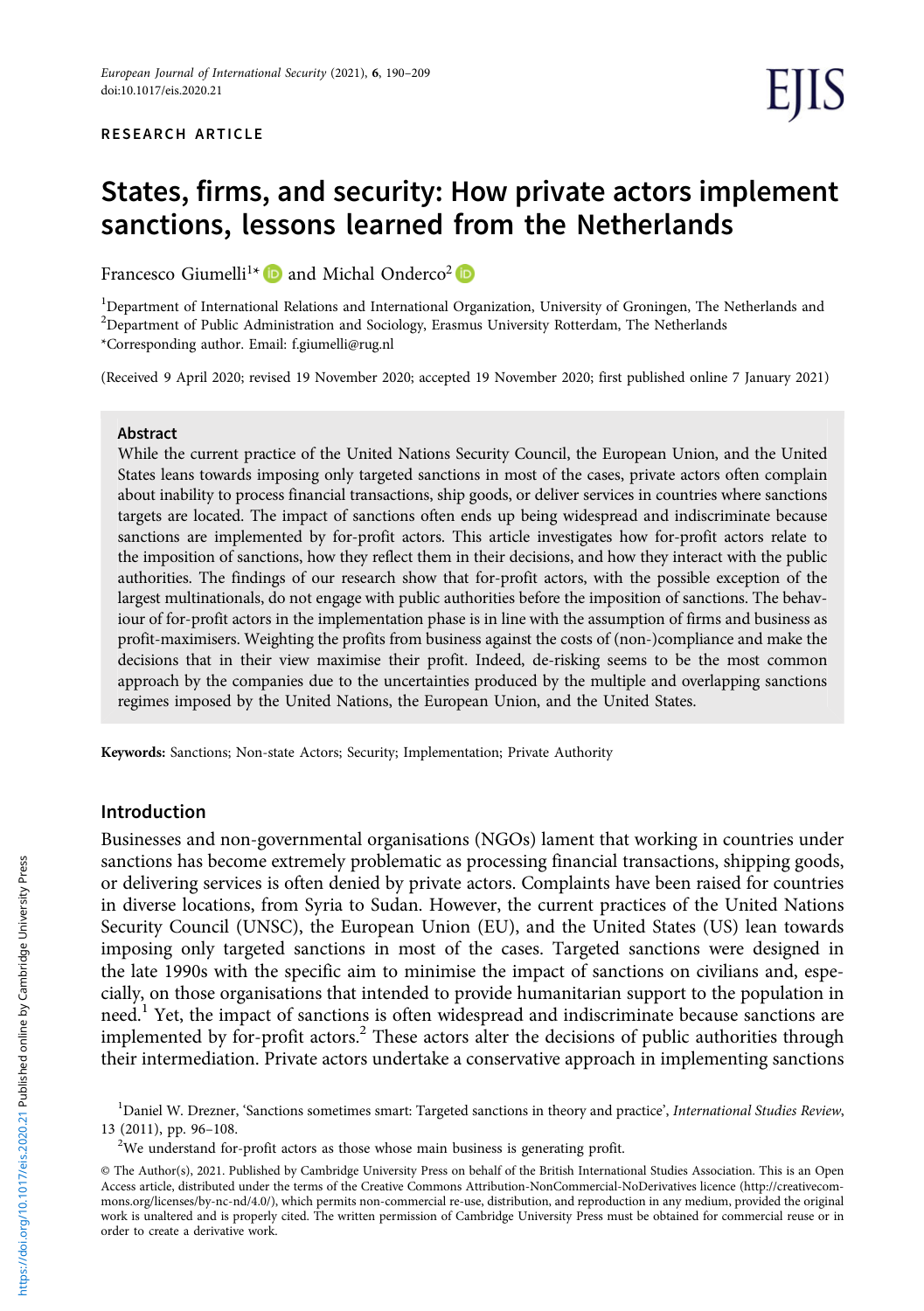and, as such, they tend to over-comply with the regulations in order to minimise their own economic risks.<sup>3</sup> The role of for-profit actors in the policymaking process has been widely explored in the literature, therefore it should not come as a surprise that non-state actors can play a decisive role in the implementation phase of sanctions.<sup>4</sup> Yet, the case of targeted sanctions implementation by for-profit actors has not been systematically and comprehensively investigated. While scholarship has mapped the phenomenon of overcompliance, $5$  there is scarce understanding of how for-profit actors act under the conditions of sanctions. Our research addresses this gap.

This article investigates how for-profit actors react to the imposition of sanctions, how they reflect them in their decisions and how they interact with the public authorities. Specifically, we aim to understand how firms and businesses consider sanctions in their decision-making during the pre- and post-imposition phase of sanctions. By doing so, we look at how firm-level decisions influence the outcomes of sanctions policy. The findings of our research show that for-profit actors tend to play a more active role in the implementation and evaluation phase of the sanctions cycle rather than in the earlier phase of the policy process (for example, ahead of the imposition of sanctions). This finding has relevance that is twofold. First, although one could expect that certain for-profit actors could lobby in favour of the imposition of sanctions, in general terms, for-profit actors support open trade and, therefore, should lobby against the imposition of sanctions. However, our research shows that for-profit actors, with the possible exception of the largest multinationals, do not engage with public authorities before the imposition of sanctions. This finding in itself is puzzling and cannot be accounted for by the existing scholarship neither on sanctions nor on private actors. A potential explanation for this trend is that for-profit actors understand sanctions as decisions belonging to the realm of high politics and, as such, beyond their sphere of influence. The presumably separate nature of the security realm is what makes sanctions different from trade or environmental policies, where businesses are actively engaged in lobbying.<sup>6</sup>

Second, the behaviour of for-profit actors in the implementation phase is in line with the assumption that firms and business are profit-maximisers. Weighing the profits from business against the costs of (non-)compliance, firms make the decisions which in their view maximise their profits. Indeed, de-risking seems to be the most common approach by companies due to the uncertainties produced by the multiple and overlapping sanction regimes imposed sometimes by the UN, the EU and, especially, by the US.

This article presents exploratory research with the Netherlands as a single case study. The Dutch case is a typical case because it is a liberal democracy that engages with international trade and, as such, it allows for the development of a theory that can be subsequently tested on other cases. Sanctions compliance is a common issue for Dutch businesses; another study found that 2,747 Dutch companies were impacted by the sanctions on Russia (and Russian counter-sanctions) alone.<sup>7</sup> However, more broadly, every company can potentially be impacted by the systemic impact of sanctions. Our analysis is the result of two focus groups with

 $^7$ Michal Onderco and Reinout van der Veer, 'No More Gouda in Moscow? Distributive Effects of Sanctions Imposition', paper prepared for the ECPR Joint Sessions of Workshops, Toulouse (2020).

 $3$ Arnold Aaron, 'The true costs of financial sanctions', *Survival*, 58:3 (2016), pp. 77–100.<br> $4$ Peter Grabosky. 'Beyond responsive regulation: The expanding role of pop-state act

Peter Grabosky, 'Beyond responsive regulation: The expanding role of non-state actors in the regulatory process', Regulation & Governance, 7:1 (2013), pp. 114-23; Tanja A. Börzel and Thomas Risse, 'Governance without a state: Can it work?', Regulation & Governance, 4:2 (2010), pp. 113-34.

<sup>&</sup>lt;sup>5</sup>Cameron Johnston, 'Sanctions against Russia: Evasion, Compensation and Overcompliance', EUISS Briefs (Paris: EU Institute for Security Studies, 2015), available at: [{http://www.files.ethz.ch/isn/191182/Brief\\_13\\_Russia\\_sanctions.pdf}](http://www.files.ethz.ch/isn/191182/Brief_13_Russia_sanctions.pdf) accessed 19 November 2020.

<sup>&</sup>lt;sup>6</sup>Marcel Hanegraaff, 'Transnational advocacy over time: Business and NGO mobilization at UN climate summits', Global Environmental Politics, 15:1 (2015), pp. 83–104; Dirk De Bièvre et al., 'International institutions and interest mobilization: The WTO and lobbying in EU and US trade policy', Journal of World Trade, 50:2 (2016), pp. 289-312.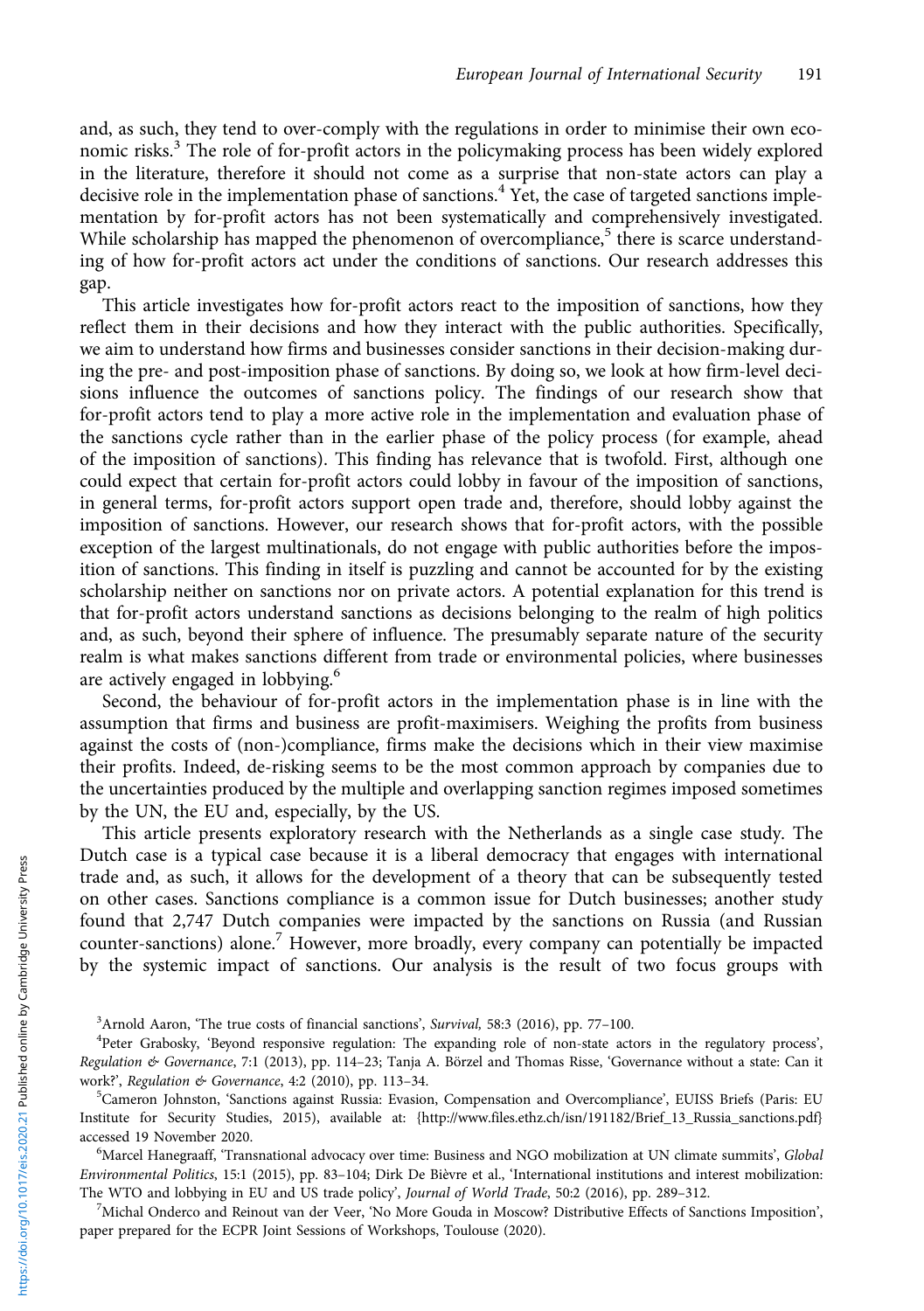representatives from the government (the regulators), the private sector (the regulated), and academic experts that took place in June and December 2018, as well as interviews with Dutch companies carried out in the summer and the fall of 2019.

This article is divided into five sections. The first section reviews the literature on how private actors played a role in the provision of security as public good. The second section describes how private actors can affect the policy process before the imposition of sanctions and during their implementation. The third section focuses on the Dutch case and presents the results of the empirical research. The fourth part discusses the findings and it attempts to draw generalisations from the case study. Finally, the conclusion summarises the main argument and it points in the direction of new research that could be carried out in the future.

# Targeted sanctions and for-profit actors

International sanctions refer to foreign policy decisions taken by sovereign actors, such as the UN Security Council or states, to deal with either threats or challenges. The imposition of sanctions can be done with the aim to pursue policy objectives, from changing the behaviour of states/targets to sending signals to third parties. In any event, international sanctions in this article are intended as political decisions to inflict a penalty for undesired behaviour on other actors.

For private actors, targeted sanctions create an additional level of regulation that is imposed on their activities from above. Even if the companies are not themselves the target of the sanctions, the imposition of sanctions on third parties creates obligations for for-profit actors. Sanctions are imposed by states – either unilaterally or through multilateral institutions – on other actors. Yet they are implemented by the private actors, who remain legally obliged to comply with them through domestic and international law.

The oldest types of international sanctions are the so-called 'comprehensive sanctions'. The decision of Athens to ban the city of Megara from trading with the members of the Delian League in the fourth century BC and the decision of the UN to impose an embargo on Iraq following the invasion of Kuwait in 1990 followed the logic that no trade exchange of any sort was supposed to occur with sanctioned territories.<sup>8</sup> These sanctions were non-discriminatory in their impact. The pain-gain logic motivated this approach, so the economic impact on the civilian population was to trickle up towards the ruling elite that would have to acquiesce in order not to pay the price of sanctions.<sup>9</sup> This logic had already been defined as 'naïve' in the  $1960s$ .<sup>10</sup> Soon after the end of the Cold War it became evident that rather than trickle up, the comprehensive sanctions created humanitarian suffering and were not effective. The approach, therefore, needed to be revised.<sup>11</sup>

In addition, thanks to a normative shift that established a principle of international individual responsibility, the Security Council led an international discussion that aimed to consider sanctions not only against states, but also against individuals and non-state companies, the so-called targeted sanctions.<sup>12</sup>

1983).<br><sup>10</sup>Johan Galtung, 'On the effects of international economic sanctions: With examples from the case of Rhodesia', World<br>*Politics*, 19:3 (1967), pp. 378–416.

<sup>11</sup>David Cortright and George A. Lopez, Economic Sanctions: Panacea or Peacebuilding in a Post-Cold War World? (Boulder, CO: Westview Press, 1995); David Cortright and George A. Lopez, Smart Sanctions: Targeting Economic Statecraft (Lanham, MD: Rowman & Littlefield Publishers, 2002).<br><sup>12</sup>Cortright and Lopez, Smart Sanctions; Thomas J. Biersteker, Sue E. Eckert, and Marcos Tourinho, Understanding United

Nations Targeted Sanctions (Cambridge: Cambridge University Press, 2016).

<sup>&</sup>lt;sup>8</sup>George Tsebelis, 'Are sanctions effective? A game-theoretic analysis', Journal of Conflict Resolution, 34:1 (1990), pp. 3-28; David Cortright and George A. Lopez, The Sanctions Decade: Assessing UN Strategies in the 1990s (Boulder, CO: Lynne Rienner Publishers, 2000).

<sup>&</sup>lt;sup>9</sup>Miroslav Nincic and Peter Wallensteen, Dilemmas of Economic Coercion: Sanctions in World Politics (New York: Praeger,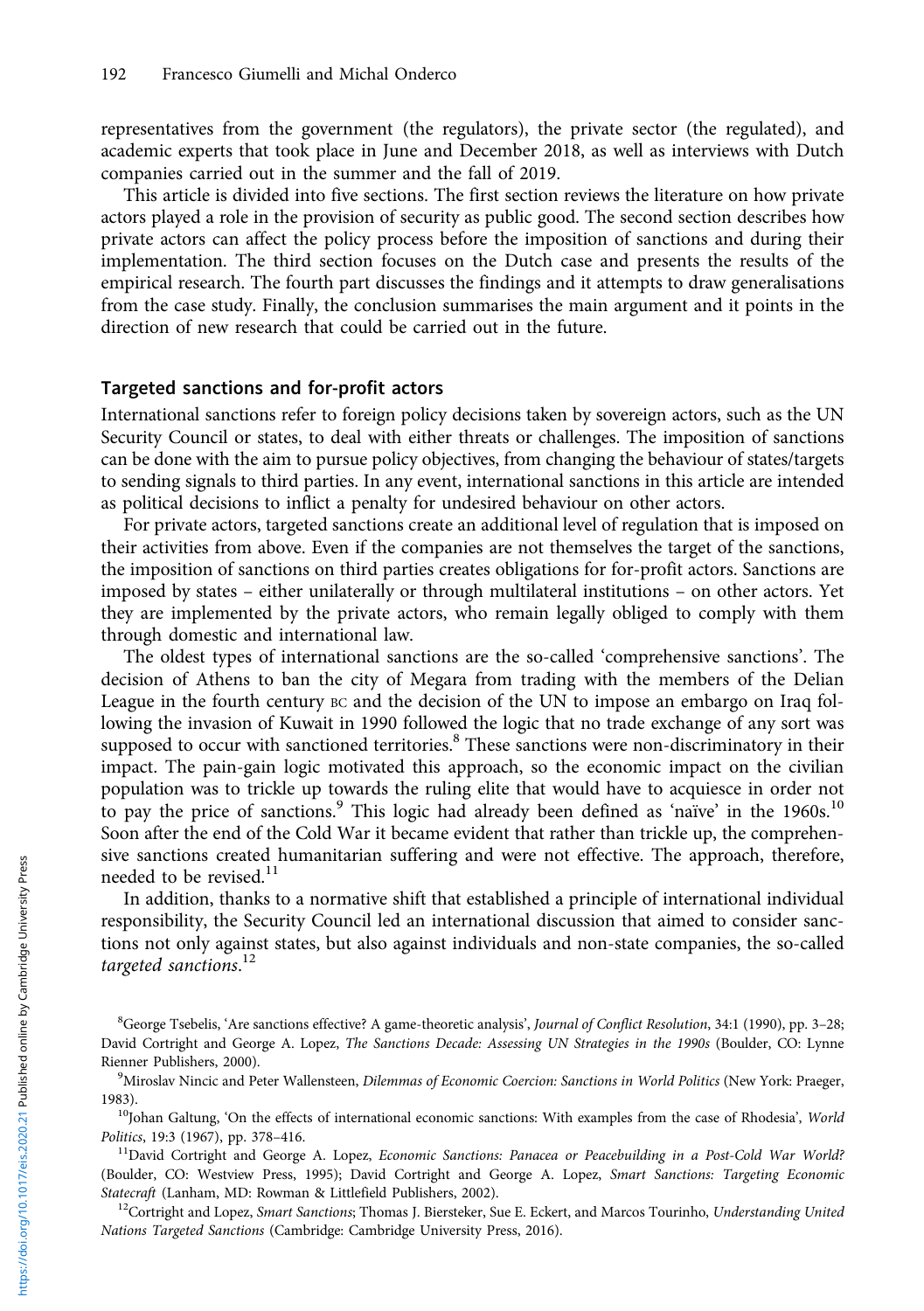Targeted sanctions (also known as 'smart' sanctions) are designed to minimise the impact on innocent civilians and to maximise the impact on the individuals responsible for certain policies. Such impact can be created, for instance by focusing on specific individuals and/or specific trade/ transactions that are linked to individual benefits and/or are instrumental to the achievement of policy goals. This followed the logic of a micro-foundation approach, which focused on how a targeted subset of a society was affected by sanctions rather than by looking at the macro aspects of it, such as GDP fall, financial inflow trends, etc.<sup>13</sup>

The sanctions that are commonly imposed are financial restrictions, economic boycotts, travel bans, and arms embargoes. Financial restrictions refer to limiting the access and movement of financial assets from or to specific individuals, as well as limiting resources that have been earmarked for certain political objectives. Economic boycotts indicate the regulation of trade of certain goods, from natural resources such as oil to spare parts of critical infrastructure and equipment used for internal repression. Travel bans are, by definition, measures against individuals to prevent them from travelling and/or accessing specific territories. Finally, arms embargoes are the most typical form of sanctions that can either target entire territories with the objective of reducing the lethal weaponry in a conflict area, or be tailored for certain individuals, groups, and territories.<sup>14</sup>

While the market is highly regulated and the role of public authorities is more decisive when it comes to travel bans and arms embargoes, the implementation of financial restrictions and economic boycotts requires a more direct involvement of non-state actors, which includes pertinently non- and for-profit actors.<sup>15</sup> This *new course* for sanctions requires more detailed and reliable knowledge on the economic structure of the society where entities are targeted and, often, this knowledge resides outside of the public sphere and in the realm of the private sector. This is not only about information, but it is also related to the institutional capacity to act swiftly and effectively when it comes to authorising financial transactions and exporting sensitive technologies to a country. First, it is private actors (often for-profit) that deal directly with targeted individuals and their associates, so they are the only ones who possess certain information and are able to make certain assessments. Second, the institutional capacity to implement sanctions at the micro level is weak in public authorities. For example, transportation companies that can make a preventive assessment on whether a shipment is suspicious and, therefore, can contribute more swiftly and, above all, preventively to the safety of our societies.

De facto, sanctions regulations delegate decision-making power to for-profit actors because the latter are required to assess the risk of specific transactions.<sup>16</sup> A targeted economic boycott is implemented by for-profit actors by analysing their products, notifying suspicious utilisation, and refraining from transactions that could undermine the objective of sanctions. For instance, a financial restriction would require stopping money being sent to individuals targeted by sanctions and others indirectly related to them. However, the burden to seek information regarding people indirectly linked to targets is the grey area wherein financial operators need to navigate.

money laundering and risk management', Journal of Common Market Studies, 49:5 (2011), pp. 1043-64; Karin Svedberg Helgesson and Ulrika Morth, 'Involuntary public policy-making by for-profit professionals: European lawyers on anti-money laundering and terrorism financing', Journal of Common Market Studies, 54:5 (2016), pp. 1216-32; Karin Svedberg Helgesson and Ulrika Morth, 'Client privilege, compliance and the rule of law: Swedish lawyers and money laundering prevention', Crime, Law and Social Change, 69:2 (2018), pp. 227–48.<br><sup>16</sup>Francesco Giumelli, 'The role of for-profit actors in implementing targeted sanctions: The case of the European Union', in

Oldrich Bures and Helena Carrapico (eds), Security Privatization (Cham, Switzerland: Springer, 2018); Gregoire Mallard, Farzan Sabet, and Jin Sun, 'The humanitarian gap in the global sanctions regime', Global Governance, 26:1 (2020), pp. 121-53.

<sup>&</sup>lt;sup>13</sup>Jonathan Kirshner, 'The microfoundations of economic sanctions', Security Studies, 6:3 (1997), pp. 32–65. 14Francesco Giumelli, Coercing, Constraining and Signalling: Explaining UN and EU Sanctions after the Cold War (Colchester: ECPR Press, 2011); Biersteker, Eckert, and Tourinho, Understanding United Nations Targeted Sanctions.<br><sup>15</sup>Maria Bergstrom, Karin Svedberg Helgesson, and Ulrika Morth, 'A new role for for-profit actors? The cas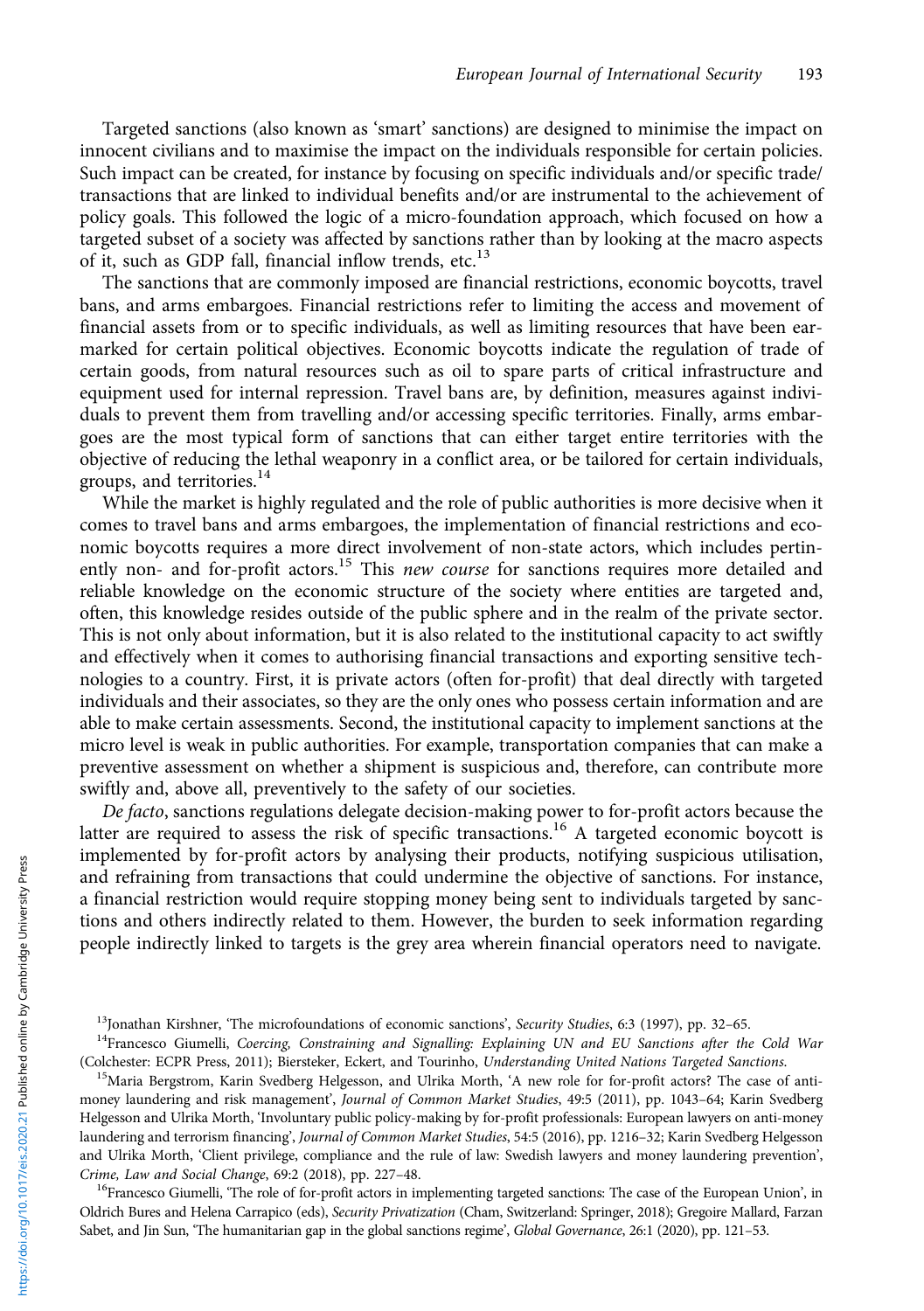The role of private actors in the provision of public goods has been at the centre of the debate since the 1970s with the New Public Management (NPM) Theory<sup>17</sup> and regulatory capitalism.<sup>18</sup> Given rapidly changing societies, the level of competence required to administer public goods was more easily produced and (more readily available) by market forces rather than by public institutions.<sup>19</sup> Since the 1970s, the state has shifted towards becoming a regulatory entity rather than a direct provider of public goods.<sup>20</sup> The more flexible structure of private companies reduced the costs for the provision of services compared to what public institutions could have done. This has led to the privatisation of several functions normally controlled by public authorities, such as education, health care, and the like.<sup>21</sup>

More recently, this trend towards privatisation has also affected security, as demonstrated by the debate on Private, Military and Security Companies (PMSCs).<sup>22</sup> Andreas Kruck suggested three models for understanding the proliferation of PMSCs. First, a functionalist model points at the complexity of managing security and at the cost-efficiency. Second, a political/instrumentalist model suggests that the proliferation of PMSCs is due largely to the reduction of political costs for governments. Finally, privatisation of security is caused by an ideationist model according to which security privatisation is based on an idea of how a state should be organised.<sup>23</sup> The evolution of the security market, however, is also characterised by the unintended consequences of the reliance on private actors for the provision of security, such as the rising costs, the lack of accountability of policy outcomes, and the weakening of state institutions.<sup>24</sup>

Similarly, the inclusion of for-profit actors in the implementation of public policies has also raised old questions regarding the capacity of private actors to hijack the policy process in an effort to steer public decisions to their benefit.<sup>25</sup> This is the reason why lobbying has been highly regulated in order to limit the influence of for-profit actors in the decision-making process.<sup>26</sup> However, this public-private interaction has also been praised since, as written above, private actors can provide vital information to public authorities in the designing of effective regulation and in increasing the fidelity of the private sector when it comes to implementing those

<sup>17</sup>Christopher Pollitt and Geert Bouckaert, *Public Management Reform: A Comparative Analysis - Into The Age of Austerity* ( $4<sup>th</sup>$  edn, Oxford, UK: Oxford University Press, 2017).

 $18$ Academic scholarship has long argued that the goals of regulatory capitalism – to make public goods delivery more effective and cheaper by private actors – have scarcely materialised. See John Braithwaite, Regulatory Capitalism: How It Works, Ideas for Making It Work Better (Cheltenham: Edward Elgar, 2008); Fabrizio Gilardi, Delegation in the Regulatory State: Independent Regulatory Agencies in Western Europe (Cheltenham: Edward Elgar, 2008).<br><sup>19</sup>Johan P. Olsen, 'Administrative reform and theories of organization', in Colin Campbell and Guy B. Peters (ed.),

Organizing Governance: Governing Organizations (Pittsburgh, PA: University of Pittsburgh Press, 1988); Jan-Erik Lane,<br>New Public Management (London: Routledge, 2000).

<sup>20</sup>Giandomenico Majone, 'The rise of the regulatory state in Europe', West European Politics, 17:3 (1994), pp. 77–101.<br><sup>21</sup>Jessica F. Green, 'Transnational delegation in global environmental governance: When do non-state Regulation & Governance, 12:2 (2018), pp. 263-76; Terence C. Halliday, Josh Pacewicz, and Susan Block-Lieb, 'Who governs? Delegations and delegates in global trade lawmaking', Regulation & Governance, 7:3 (2013), pp. 279–98.<br><sup>22</sup>Deborah D. Avant, *The Market for Force: The Consequences of Privatizing Security* (Cambridge, UK and New York:

Cambridge University Press, 2005).<br><sup>23</sup>Andreas Kruck, 'Theorising the use of private military and security companies: A synthetic perspective', *Journal of International Relations and Development*, 17 (2014), pp. 112–41.

<sup>24</sup>Elke Krahmann, States, Citizens and the Privatization of Security (Cambridge, UK and New York: Cambridge University Press, 2010); Anna Leander, 'The paradoxical impunity of private military companies: Authority and the limits to legal accountability', Security Dialogue, 41:5 (2010), pp. 467–90; Rita Abrahamsen and Michael C. Williams, 'Security beyond the state: Global security assemblages in international politics', International Political Sociology, 3:1 (2009), pp. 1-17; Peter W. Singer, Corporate Warriors: The Rise of the Privatized Military Industry (Ithaca, NY: Cornell University Press, 2003); Lucia Zedner, 'Liquid security: Managing the market for crime control', Criminology and Criminal Justice, 63:3 (2006), pp. 267-88.

<sup>25</sup>Tamar Barkay, 'Regulation and voluntarism: A case study of governance in the making', Regulation & Governance, 3:4 (2009), pp. 360–75.<br><sup>26</sup>Ken Godwin, Erik Godwin, and Scott H. Ainsworth (eds), *Lobbying and Policymaking: The Public Pursuit of Private* 

Interests (Thousand Oaks, CA: CQ Press, 2013).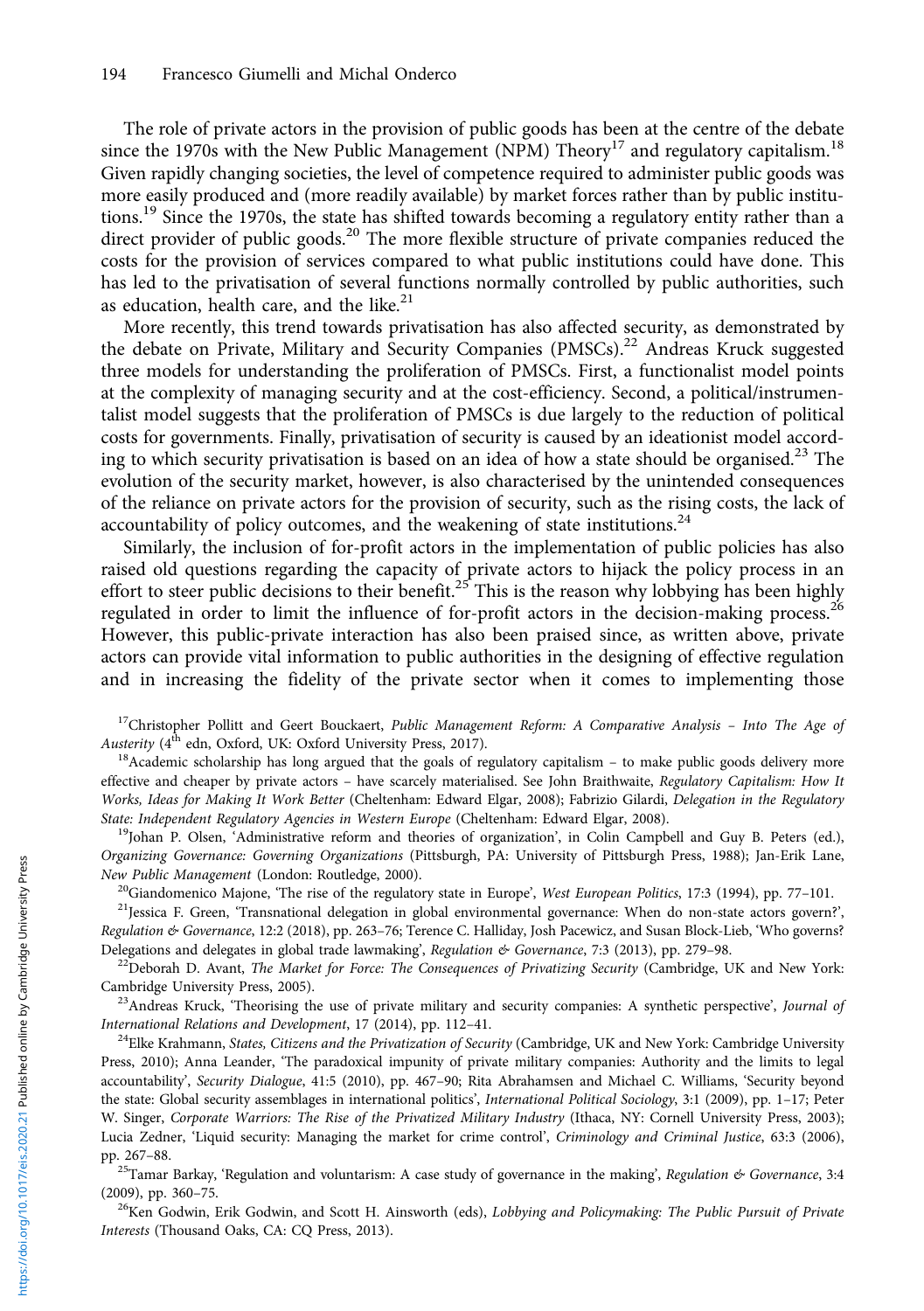regulations. Either way, this aspect confirms that for-profit actors can play a role either before or after public authorities make decisions, which is what distinguishes the designing and the implementation phases of sanctions. In the design phase, for-profit actors can interact with public authorities by providing insiders' information on how their own sectors work, and by issuing early warning signs of certain practices by individuals and/or entities. Security appears to be no exception in this regard.<sup>27</sup> In the implementation phase, for-profit actors have to make risk assessments based on the regulation(s) and, therefore, they can exercise notable agency on when and to what extent they should adhere to sanctions guidelines provided by public regulators. Although it has been acknowledged extensively that for-profit actors play a decisive role in determining the outcome of sanctions, there is an alarming scarcity of empirical research that look at the periods both before the imposition of sanctions as well afterwards. This article intends to fill this gap. The next section introduces the regulatory framework of sanctions for for-profit actors with a focus on the Dutch case.

# The world of sanctions today

When for-profit actors engage in international trade today, they know that there is a possibility to deal with sanctioned entities, individuals, and sectors. The already regulated international market can often be altered by decisions of the UN but sanctions can also be imposed by regional organisations and states to address security challenges. Thus, we refer to sanctions as legal instruments that can be used by international organisations and states to alter the rules of international markets to deal with violations of norms, foreign policy challenges, and the like.

The most notable actor is the UN Security Council. According to Chapter VII of the UN Charter, the Security Council can decide for the 'complete or partial interruption of economic relations' with a member state if it poses a threat to international peace and security (Art. 41).<sup>28</sup> The decisions under Chapter VII of the Security Council are mandatory; therefore implementing measures should be undertaken by member states and for-profit actors should ensure they act in accordance to those decisions.

Article 52 of the UN Charter explicitly authorises regional organisations to deal with 'matters relating to the maintenance of international peace and security' if 'their activities are consistent with the Purposes and Principles of the United Nations' (Art. 52). The effects of this article have encouraged certain regional organisations to rely on sanctions, even though sanctions decisions have not always been explicitly inspired by the principles of the United Nations. For example, the African Union (AU) or Mercosur have imposed sanctions on its own members to react to coups d'état or human right concerns.<sup>29</sup>

The EU is certainly the most state-like regional arrangement and, although the practice of imposing sanctions outside of the mandate of the UN has been criticised, states can also independently resort to sanctions as long as they are not in violation of international trade agreements (for example, WTO regulations, etc.). As such, the EU has resorted to sanctions under its Common Foreign and Security Policy (CFSP) going beyond the mandate of the UN, such as in the cases of Iran and North Korea, and acting autonomously from the Security Council, such as in the cases of Russia and Myanmar.<sup>30</sup> When for-profit actors work with the EU market,

 $^{27}$ Helena Carrapico and Benjamin Farrand, 'Dialogue, partnership and empowerment for network and information security: The changing role of the private sector from objects of regulation to regulation shapers', Crime, Law and Social Change, 67 (2017), pp. 245–63.<br><sup>28</sup>Biersteker, Eckert, and Tourinho, *Understanding United Nations Targeted Sanctions*.<br><sup>29</sup>Andrea Charron and Clara Portela, 'The UN, regional sanctions and Africa', *International Affairs*, 91:6 (

Anna van der Vleuten and Andrea Ribeiro Hoffmann, 'Explaining the enforcement of democracy by regional organizations:<br>Comparing EU, Mercosur and SADC', Journal of Common Market Studies, 48:3 (2010), pp. 737-58.

<sup>&</sup>lt;sup>30</sup>Mikael Eriksson, *Targeting Peace: Understanding UN and EU Targeted Sanctions* (Farnham, UK; Burlington, VT: Ashgate, 2011); Francesco Giumelli, The Success of Sanctions: Lessons Learned from the EU Experience (Farnham: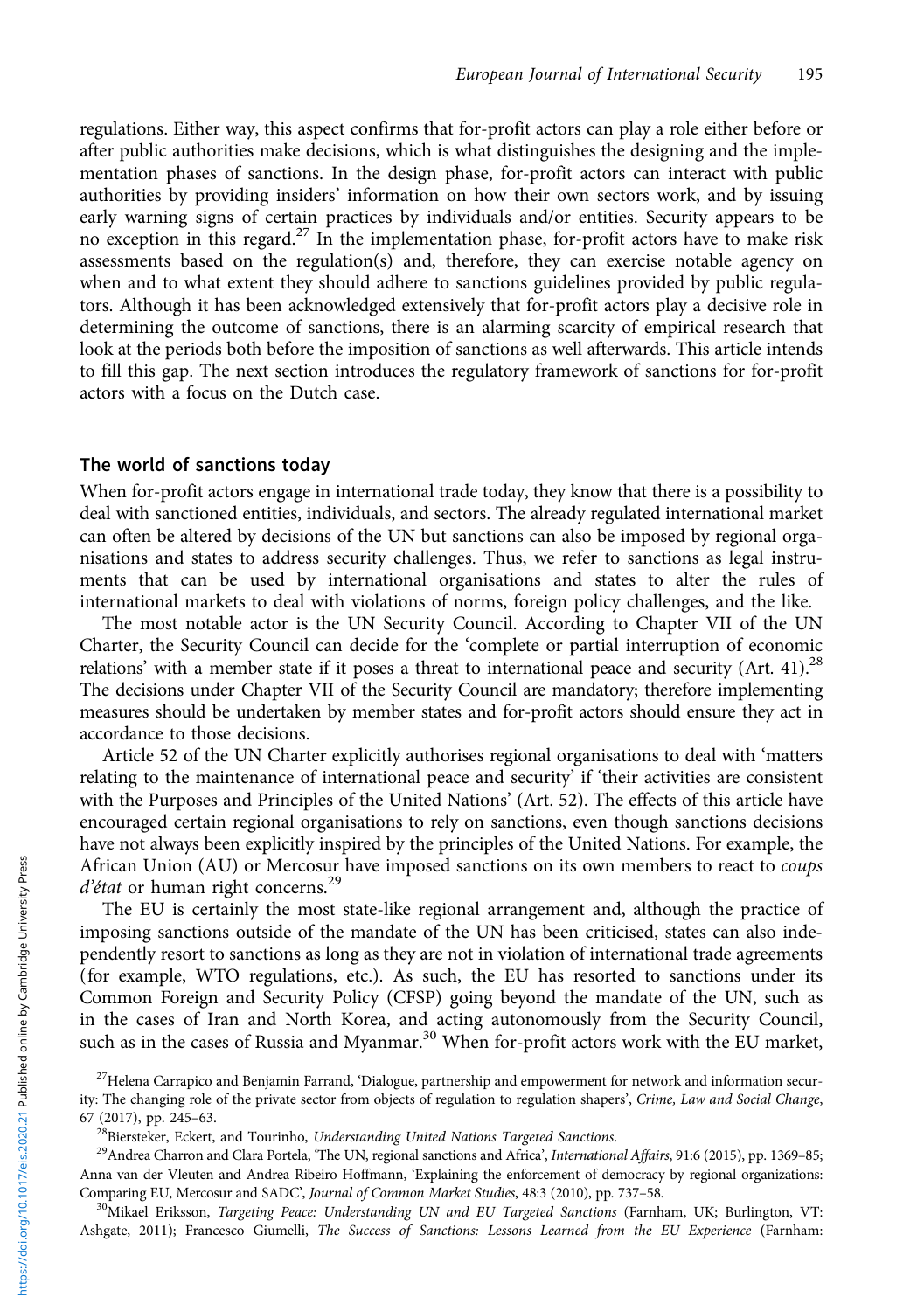they know that sanctions are disciplined by regulations that are binding in all member states, but enforcement and penalties for non-compliance are decided by the member states for actions undertaken in the EU and/or by EU based companies even if outside of EU territory. The enforcement of sanctions regulations across different EU member states is unequal – while some member states have established specialised agencies and built elaborate institutional frameworks, others have not afforded as much attention to it.<sup>31</sup> As a recent paper argued, at least in some EU member states, the willingness to beef up domestic enforcement capabilities is related to the salience among the political elites.<sup>32</sup>

However, the lion's share of sanctions for for-profit actors relates to the role played by the United States. Thanks to the Office of Foreign Assets Control (OFAC), the US has come to play a global role in sanctions enforcement with any company operating outside of US territory. By extending its sovereign claims beyond its own borders to the entities and individuals voluntarily using US dollars for their transactions, US authorities have de facto forced a number of for-profit actors to implement US sanctions regulations upon threats of severe economic and financial consequences.<sup>33</sup> The central position of the US banks and the US dollar in the global economy have enabled the US to enforce its laws beyond its national border through legislating for entities using US dollars.<sup>34</sup> Several European based for-profit actors have already come to terms with this and settled claims from US authorities to the billions, such as the notorious case of BNP Paribas for US \$8.9 billion.<sup>35</sup> If for-profit actors were to resist the requests of US authorities, they would be cut off from the US market and their CEOs would face criminal prosecution in US courts. In other words, EU-based companies are likely to follow US laws before even looking at EU regulations. Thus, for-profit actors operating in international markets know that their transactions could be affected by sanctions imposed by the UN, regional organisations, the EU and individual states, especially by the US. This is no exception for Dutch companies as we discuss below.

## Methods

This is an exploratory study with empirical evidence selected in the Netherlands. The Netherlands is a typical case for a liberal democracy with an open trade economy. According to Eurostat, Dutch exports equal €613 billion and this is second only to Germany in nominal value. This indicates that the Netherlands is an illustrative case that can be used to observe the behaviour and enhance our understanding of the role of for-profit actors in sanctions policymaking in liberal democracies with open trade economies.

The data collection for this research took place in two different phases. First, we organised two workshops with companies, regulators and academic experts in June and December 2018. The workshop in June was open to few participants and it provided the framework to shape the dialogue for the December meeting. The June workshop was attended by four academics, three

Ashgate, 2013); Clara Portela, European Union Sanctions and Foreign Policy: When and Why Do They Work? (Milton Park, Abingdon, Oxon and New York: Routledge, 2010); Francesco Giumelli, Fabian Hoffmann, Anna Książczaková, 'The when, what, where and why of European Union sanctions', European Security, published online (2020).<br><sup>31</sup>Niklas Helwig, Juha Jokela, and Clara Portela (eds), Sharpening EU Sanctions Policy: Challenges and Responses in a

Geopolitical Era (Helsinki: Finnish Institute of International Affairs, 2020).<br><sup>32</sup>Radka Druláková and Pavel Přikryl, 'The implementation of sanctions imposed by the European Union: A comparison

of the Czech and Slovak Republics' compliance', Central European Journal of International & Security Studies, 10:1 (2016),

pp. 134–60.<br><sup>33</sup>Oldrich Bures and Helena Carrapico (eds), *Security Privatization: How Non-Security-Related Private Businesses Shape*<br>Security Governance (Cham, Switzerland: Springer, 2018).

<sup>34</sup>William Kindred Winecoff, 'Structural power and the global financial crisis: A network analytical approach', Business and Politics, 17:3 (2015), pp. 495–525; Jacob J. Lew and Richard Nephew, 'The use and misuse of economic statecraft: How Washington is abusing its financial might', Foreign Affairs, 97:6 (December 2018), pp. 139–49.<br><sup>35</sup>Francesco Giumelli and Giulia Levi, 'Sanzioni: Alle imprese Europee la multa arriva dagli usa', *Lavoce.Info* (2016), a

{<http://www.lavoce.info/archives/41389/sanzioni-alle-imprese-europee-la-multa-arriva-dagli-usa/>} accessed 19 November 2020.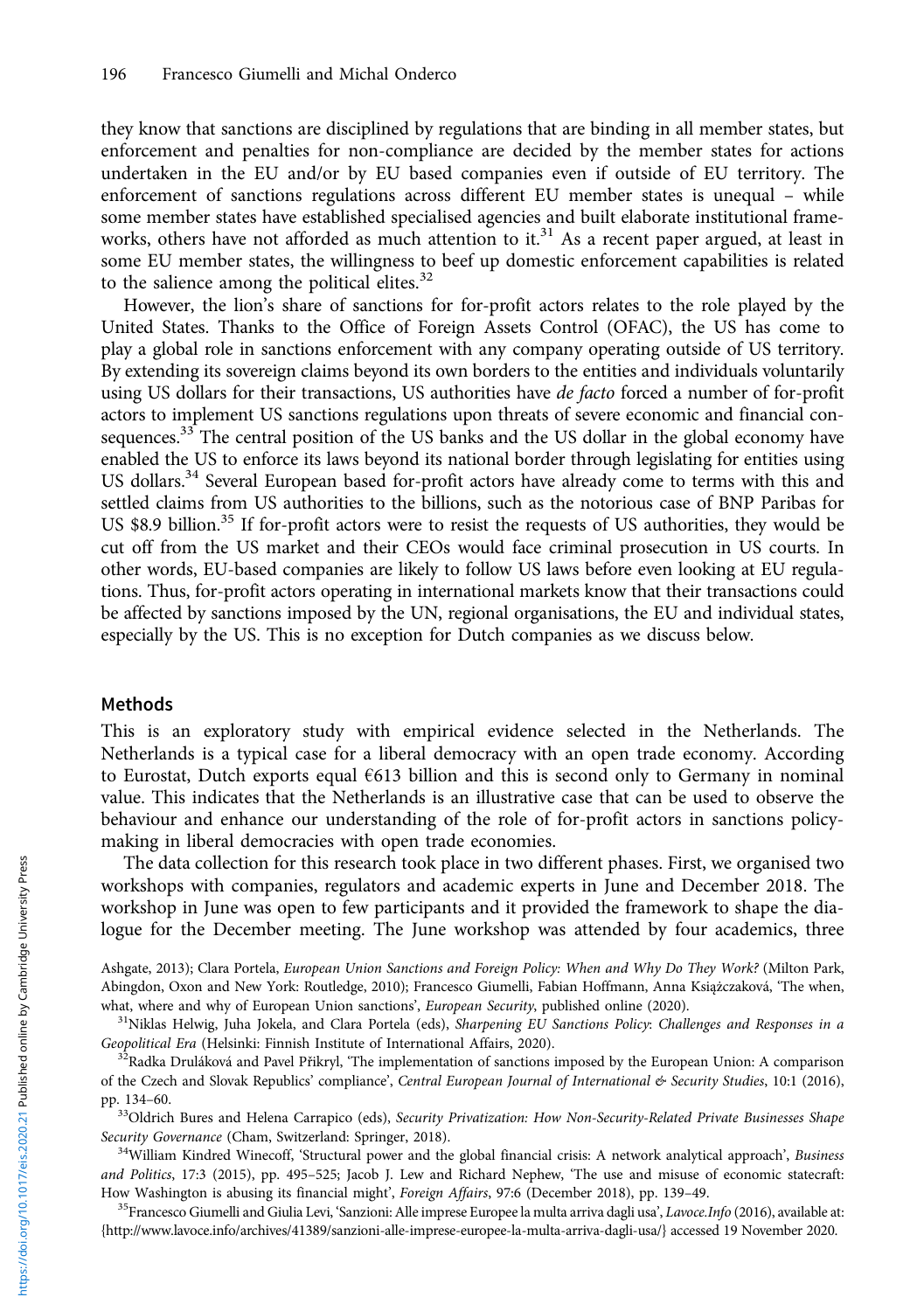members of civil society and two members from the government. The objective of the meeting was to have a preparatory discussion to identify the priority areas for public-private interactions and to identify the best way to analytically frame them. The December workshop, which aimed to better understand the role of private actors before and after the imposition of sanctions, had nineteen participants: five representatives from academia, four regulators and ten representatives from the private sector. The event was structured in three different sessions. The first session focused on the interaction between private actors before sanctions are imposed. The second one revolved around the challenges that private actors face why trying to implement sanctions. Finally, the third session of the workshop discussed ways to overcome the challenges for effective publicprivate governance. In these workshops, there were four universities present at the events. From the regulators' side, the Ministry of Foreign Affairs, the Ministry of Finance, and the Dutch Central Bank attended the event. From the private sector, we had representatives of banks, legal experts, non-governmental organisations, consultancy firms, and exporting firms. Participants were mostly from small- and medium-sized enterprises, but numerous actors (for example, legal experts and consultants) had significant experience working with businesses of all sizes from diverse segments of the economy. The two workshops took place under Chatham House rules, and therefore we refer to workshop participants only by numbers. The second phase of empirical work took place in 2019 when we interviewed representatives of almost two dozen companies (not all are cited in this article as many of them were interviewed on background or off the record). Again, we aimed specifically at creating a diverse mix of interviewees. Some of our interviewees were from major actors in the Dutch economic landscape, others were smaller businesses in crucial segments of the Dutch economy. The semi-structured interviews took place in the Netherlands in person, by phone, and via email and were conducted under the condition of anonymity; therefore, references were coded numerically.

These kinds of investigations carry an obvious, yet crucial, acknowledgement. We are aware that observable behaviours of companies and state authorities are limited and this is due to two factors. First, for-profit actors as well as institutional ones have vested interests in the matter of the investigation, therefore they can either withdraw information or present biased views of the problem. Although still possible and advisable, drawing inferences and generalisations from our findings need to be carefully weighed against potential, yet substantial, unknowns. Second, we have been able to speak only to actors who are somehow involved in sanctions compliance, even if involuntarily. We have not tried reaching out to companies that deliberately circumvent the sanctions. In the course of our interviews, we heard 'urban legends' of strategies used by unscrupulous actors to circumvent sanctions. We were not, however, interested in mapping the criminal practices – rather, we were interested in knowing how for-profit actors try to consider sanctions in their decisionmaking. While these stories underline that for-profit actors are concerned about their profits, our article is mainly interested in how they use legal ways in this process.

# The Dutch setting

As any EU member, the Netherlands has delegated the authority to impose sanctions to the European Union. A few exceptions exist when it comes to imposing travel bans and arms embargoes because these areas remain under the purview of member states, but economic and financial restrictions cannot be taken outside of the common market framework. Therefore, the Netherlands implements all restrictive measures decided by the Council of Ministers and has added individuals connected to terrorism in the Netherlands.<sup>36</sup>

The Sanctions Act of 1977 provides the legal framework for the implementation of restrictive measures, whether they are UN- or EU-led, and the responsible institution is the Ministry of

<sup>&</sup>lt;sup>36</sup>Government of the Netherlands, 'Sanctions' (2019), available at: [{https://www.government.nl/topics/international-peace](https://www.government.nl/topics/international-peace-and-security/compliance-with-international-sanctions)[and-security/compliance-with-international-sanctions](https://www.government.nl/topics/international-peace-and-security/compliance-with-international-sanctions)} accessed 19 November 2020.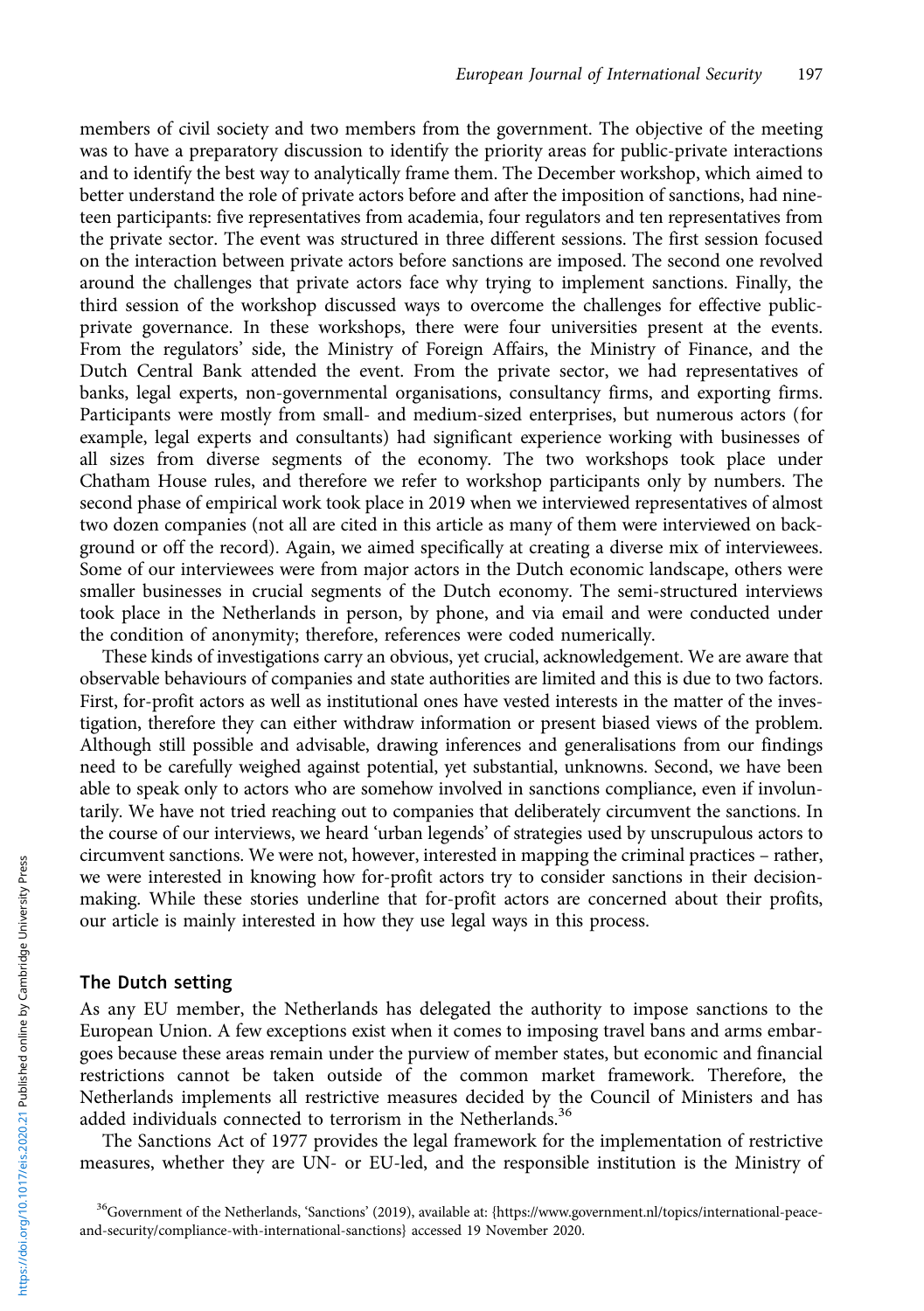Foreign Affairs.<sup>37</sup> Following the sanctions act, other measures were undertaken, such as the Act on Financial Supervision and the General Guidance on the Anti-Money Laundering and Counter-Terrorist Financing Act (Wwft), but for the sake of brevity we will refer to these hereafter as the *sanctions regulations*. In certain occasions, the Parliament needs to adopt new legislation to implement sanctions, for instance in the case of arms embargoes, but existing instruments can be used in other cases, such as for travel bans. The monitoring, implementation, and enforcement tasks are distributed across several institutions. The Public Prosecutor's Office (OM) has a specialised prosecutor (officier van justitie) specialised in sanctions violations, supported by a focused team at the Tax and Customs Administration (Belastingdienst).<sup>38</sup> Financial restrictions fall under the competences of the Dutch Central Bank and the Authority for the Financial Markets (AFM).<sup>39</sup> Economic boycotts are in the portfolio of the Customs and, specifically, it is the Central Service for Import and Export (CDIU) that is tasked with the authority to grant exemptions for export and import of sanctioned goods. Finally, the Human Environment and Transport Inspectorate (ILT) authorises the access to and/or the passage over Dutch territory for shipping and flights.<sup>40</sup>

Although financial and economic sanctions have been largely under the competences of the EU for their implications on the functioning of the Common Market, the Netherlands has also expressed its intention not to impose restrictive measures autonomously. The only exception is the terrorist list in compliance with Security Council Resolution 1373 adopted in the aftermath of the events on 09/11. The resolution lay out principles according to which member states should identify potential threats to peace and security originating from their own territory. In the European Union, the EU has prepared its own list, but the Netherlands has a different list and not all individuals on the Dutch list are also on the EU list.

The Netherlands has set penalties for sanctions violations. The law prescribes a fine of up to €830,000 for individuals and companies and up to six-year imprisonment for individuals. If the act qualifies as a serious offence, then the fine can be raised up to 10 per cent of the turnover of what was declared by the legal entity in the year before the offence. There are also administrative fees for financial institutions for not meeting the basic requirements for compliance. The standard fine is  $\epsilon$ 500,000 and up to  $\epsilon$ 1 million, which increases to  $\epsilon$ 2 million for recidivists. If the value gained in the violation is higher, then the fee can be increased to  $64$  million. While violations at an administrative level could be settled without media attention, cases of enforcement started to appear in the media in the past years. For instance, in 2017 the Public Prosecutor imposed a fine of €80,000 on U-freight Nederland for shipping military materials to Russia<sup>41</sup> and a fine of €50,000 on a Dutch transport company, U-Freight Holland B.V., for transporting prohibited products via the Netherlands.<sup>42</sup> In 2018, the director and two employees of Euroturbine were sentenced to community service and the company had to pay a fine of  $€500,000$  for illegal trade of

<sup>&</sup>lt;sup>37</sup>Government of the Netherlands, 'Implementation of Sanctions in the Netherlands' (2019), available at: {[https://www.](https://www.government.nl/topics/international-peace-and-security/compliance-with-international-sanctions/implementation-of-sanctions-in-the-netherlands) government.nl/topics/international-peace-and-security/compliance-with-international-sanctions/implementation-of-sanc-<br>tions-in-the-netherlands} accessed 19 November 2020.

<sup>&</sup>lt;sup>38</sup>Annechien Daalderop, 'Straf-en bestuursrechtelijke aansprakelijkheid van poortwachters', Tijdschrift Voor Compliance, 19:1 (2019), pp. 45–51.<br><sup>39</sup>De Nederlandsche Bank, 'Tackling Financial and Economic Crime: One of the Two Pillars of Our Supervision' (2019),

available at: {[https://www.dnb.nl/en/supervision/financial-and-economic-crime/index.jsp}](https://www.dnb.nl/en/supervision/financial-and-economic-crime/index.jsp) accessed 19 November 2020.<br><sup>40</sup>Rijksoverheid, 'Beleid Voor Internationale Sancties' (2019), available at: {https://www.rijksoverheid.

<sup>&</sup>lt;sup>41</sup>'OM Wil 80.000 Euro Boete Voor Ontduiken Russische Sancties', Nos.Nl (9 September 2017), available at: {[https://nos.nl/](https://nos.nl/artikel/2201926-om-wil-80-000-euro-boete-voor-ontduiken-russische-sancties.html) [artikel/2201926-om-wil-80-000-euro-boete-voor-ontduiken-russische-sancties.html}](https://nos.nl/artikel/2201926-om-wil-80-000-euro-boete-voor-ontduiken-russische-sancties.html) accessed 19 November 2020.<br><sup>42</sup>de Rechtspraak, 'Halve Ton Boete Voor Doorvoer Militaire Goederen Naar Rusland' (2017), available at: {https:/

[rechtspraak.nl/Organisatie-en-contact/Organisatie/Rechtbanken/Rechtbank-Amsterdam/Nieuws/Paginas/Halve-ton-boete](https://www.rechtspraak.nl/Organisatie-en-contact/Organisatie/Rechtbanken/Rechtbank-Amsterdam/Nieuws/Paginas/Halve-ton-boete-voor-doorvoer-militaire-goederen-naar-Rusland.aspx)[voor-doorvoer-militaire-goederen-naar-Rusland.aspx}](https://www.rechtspraak.nl/Organisatie-en-contact/Organisatie/Rechtbanken/Rechtbank-Amsterdam/Nieuws/Paginas/Halve-ton-boete-voor-doorvoer-militaire-goederen-naar-Rusland.aspx) accessed 19 November 2020.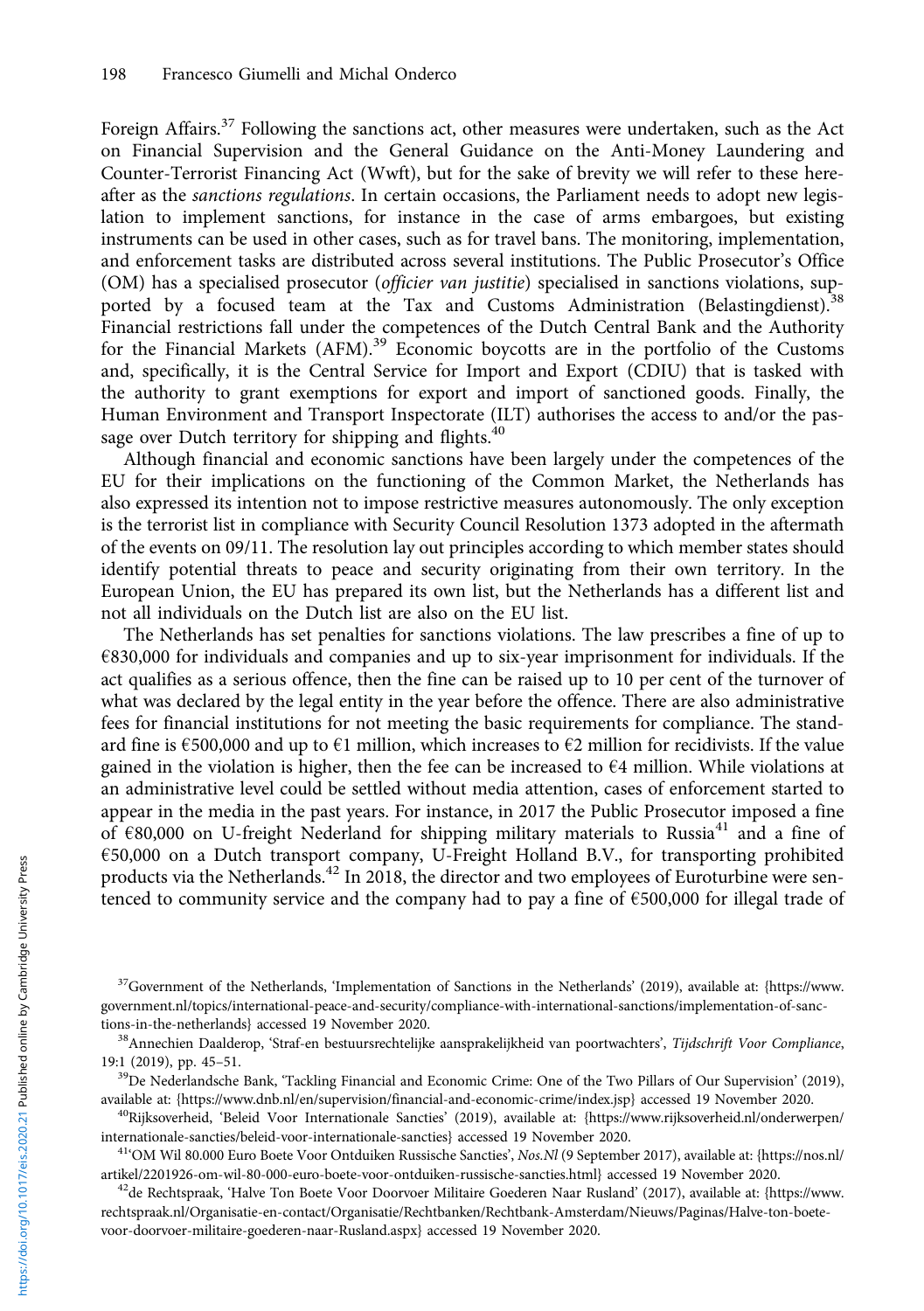dual-use goods to Iran.<sup>43</sup> Other smaller fines were imposed, but the lion's share of media attention went to the 'Crimea Bridge' story, which included the investigation of seven Dutch companies and their directors for exporting materials used by Russia to connect the Crimean peninsula to Russia.<sup>44</sup>

However, Dutch companies have also been under international pressure because of the attention that OFAC paid to its companies. The first 'fine' dates back to 2006 when US authorities complained to ABN Amro for deals with Iran, Libya, Sudan, and Cuba, which was closed with a settlement of US \$500 million. The same happened again in 2010, but for a much lower amount of US \$40 million. ING bank agreed to pay US \$619 million in 2012 for transactions with Cuba, Sudan, Libya, Iran, North Korea and Myanmar. Not only banks, but also exporters and other companies had to settle with OFAC.<sup>45</sup> In 2010, Aviation Service International BV had to pay US  $$750,000$  and in 2014, CWT B.V.<sup>46</sup> and Fokker Service<sup>47</sup> settled with US \$6 and US \$21 million, respectively. In 2015, the French-Dutch company Schlumberger Oilfield Holdings paid a massive US \$231 million for trade operations with Iran and Cuba. In August 2019, the Dutch branch of the US owned company PACCAR was fined US \$1.7 million for violations of the Iran sanctions in 2014 and 2015.<sup>48</sup>

This overview shows that Dutch for-profit actors have been exposed to legislation on export control and sanctions. The next two sections present the summaries of the findings, followed by a discussion and a conclusion.

# Activities of private companies

# Designing phase

Despite the rather extensive legal framework and unique circumstances, participants in our workshops agreed that for private companies, sanctions appear to be imposed suddenly, and firms prepare very little in advance for sanctions on specific countries. However, large and internationalised companies are aware of the problem and have compliance programs in place that can be used in case of immediate need. Alternatively, contracts for international transactions contain a 'sanctions clause', which indicates that the fulfillment of the obligations indicated in the contract can be subjected to the imposition of unexpected trade restrictions by national and international authorities (Workshop 2). $^{49}$ 

From the private actors' perspective, the decision to impose sanctions on specific individuals/ countries is a result of the sanctions decision policy process, which is firmly in the hands of states (Workshop 1, Workshop 2, Interview A). Public regulators treat sanctions matters as state security and, as such, they actively exclude private companies from the designing phase (Workshop 2). Some law firms sometimes approach their particularly exposed (for-profit) clients (as long as

<sup>&</sup>lt;sup>43</sup>Jan Verloop, 'Lessons from the Euroturbine case: Global trends and enhanced due diligence essential to safeguard your business', ACSS – Association of Certified Sanctions Specialists blog (2019), available at: {[https://sanctionsassociation.org/les](https://sanctionsassociation.org/lessons-from-the-euroturbine-case-global-trends-and-enhanced-due-diligence-essential-to-safeguard-your-business/)[sons-from-the-euroturbine-case-global-trends-and-enhanced-due-diligence-essential-to-safeguard-your-business/](https://sanctionsassociation.org/lessons-from-the-euroturbine-case-global-trends-and-enhanced-due-diligence-essential-to-safeguard-your-business/)} accessed 19 November 2020.<br><sup>44</sup>Bart Meijer, 'Dutch firms probed for alleged breaches of EU sanctions on Russia', *Reuters.com* (4 May 2018), available at:

[<sup>{</sup>https://www.reuters.com/article/us-russia-netherlands-sanctions/dutch-firms-probed-for-alleged-breaches-of-eu-sanctions](https://www.reuters.com/article/us-russia-netherlands-sanctions/dutch-firms-probed-for-alleged-breaches-of-eu-sanctions-on-russia-idUSKBN1I5201)[on-russia-idUSKBN1I5201](https://www.reuters.com/article/us-russia-netherlands-sanctions/dutch-firms-probed-for-alleged-breaches-of-eu-sanctions-on-russia-idUSKBN1I5201)} accessed 19 November 2020.<br><sup>45</sup>Department of the Treasury, 'Settlement Agreement', MUL-565595 § (2012), available at: [{https://www.treasury.gov/](https://www.treasury.gov/resource-center/sanctions/CivPen/Documents/06122012_ing_agreement.pdf)

[resource-center/sanctions/CivPen/Documents/06122012\\_ing\\_agreement.pdf](https://www.treasury.gov/resource-center/sanctions/CivPen/Documents/06122012_ing_agreement.pdf)} accessed 19 November 2020.<br><sup>46</sup>Department of the Treasury, 'ENFORCEMENT INFORMATION FOR April 18, 2014', CFR 501.805 § (2014), available at: {https://w

<sup>&</sup>lt;sup>47</sup>Department of the Treasury, 'ENFORCEMENT INFORMATION FOR June 5, 2014' (2014), available at: [{https://www.](https://www.treasury.gov/resource-center/sanctions/CivPen/Documents/20140605_fokker) [treasury.gov/resource-center/sanctions/CivPen/Documents/20140605\\_fokker.](https://www.treasury.gov/resource-center/sanctions/CivPen/Documents/20140605_fokker)pdf} accessed 19 November 2020. 48Department of the Treasury, 'ENFORCEMENT INFORMATION FOR August 6, 2019' (2019), available at: [{https://](https://www.treasury.gov/resource-center/sanctions/CivPen/Documents/20190806_paccar.pdf)

[www.treasury.gov/resource-center/sanctions/CivPen/Documents/20190806\\_paccar.pdf](https://www.treasury.gov/resource-center/sanctions/CivPen/Documents/20190806_paccar.pdf)} accessed 19 November 2020. 49Please see list of Workshops and Interviews in the Appendix.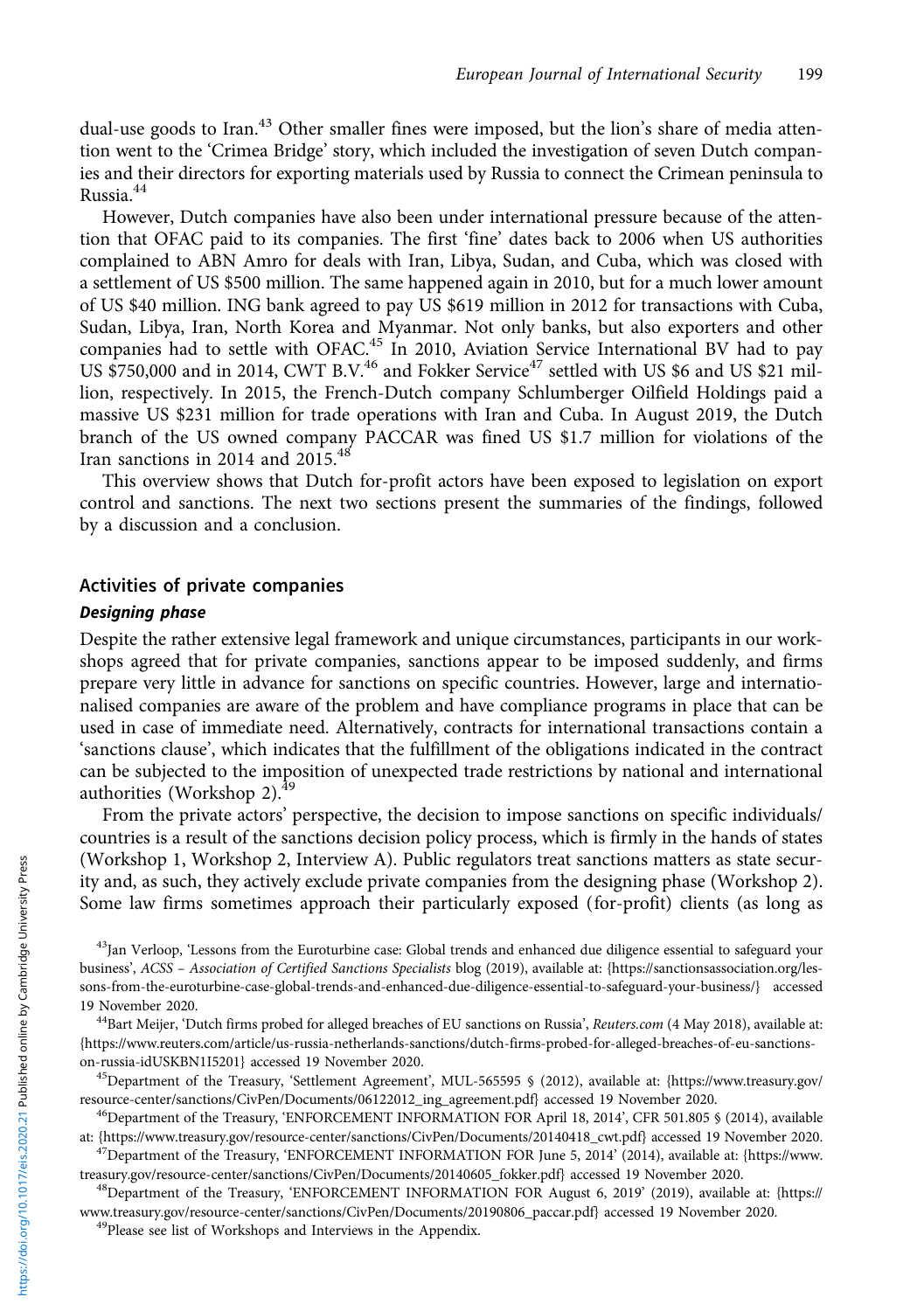these have appropriate agreements with the law firm) in advance, advising them to exercise caution in individual jurisdictions as a risk-mitigation measure (Workshop 2). While the participants from the law firms agreed that such activities might happen, participants also showed general difficulty with this approach. Many legal advisors find it difficult to give advice beyond a simple 'watch out' warning, which is not very helpful to companies (Workshop 2), given the uncertainties related to the outcome of the sanctions design process.

Based on the workshops and interviews, we also found that companies rarely lobby governments in relation to the imposition of sanctions. From both the workshops and the subsequent interviews, it appears that only particularly large entities have sufficient insight to consider potential future sanctions as well as the capacity to lobby governments at the time when sanctions are being negotiated. These large actors often adopt a long-term strategy of developing close contacts with regulators not only in the Netherlands, but also in other countries. These contacts are often the result of years (if not decades) of engagement in professional networks. Companies (and individuals) that develop such close contacts see them as increasing their resilience in case of sanctions imposition, and as absolutely essential for the success of their business (Interview E, Interview F). They are also able to develop closer relationships with external compliance consultants (or develop such expertise in-house), which allows them to also develop a comparative edge against their competitors. However, for the vast majority of firms, compliance starts to concern them only once the sanctions regime is imposed, as the participants in both our workshops outlined (Workshop 1, Workshop 2). Additionally, while the literature may suggest that companies are naturally over-complying,<sup>50</sup> we noticed an intra-firm conflict between the compliance department and sales, since the former is often seen as a hindrance to profit and, as such, bad for business (Workshop 2).

Overall, we found that most companies (except for large multinationals, or companies used to operating in geopolitically complex environments) did not engage in lobbying, and also had very little awareness of the geopolitical surroundings in which they operate. This lack of awareness often leads them to ignore potential risks or find out about them too late. This finding corresponds with the findings of scholars who studied how firms look at political risk in general, which has underlined the continuous need for the companies to pay more attention to the political developments in the world that affect their businesses.<sup>51</sup> While major geopolitical events, like wars, might attract the attention of firms, firms appear to be paradoxically more oblivious to lower levels of tension, such as imposition of sanctions – even if these can equally impact their business. $52$ 

#### Implementation phase

If the establishment of sanctions finds for-profit actors often unprepared, the implementation also poses challenges for these actors. Yet cooperation by for-profit actors is often seen as important by public authorities, because they know their clients often much better than public authorities.

In principle, we found that the companies faced two types of problems: (1) companies did not know who the targets of sanctions are, or are supposed to be, and that their goods might be subject to sanctions, but even if they did; (2) they did not know how much 'due diligence' they should do, a problem exacerbated by the reluctance of public authorities to engage in an earnest discussion.

 $^{50}$ Oldrich Bures, 'Private actors in the fight against terrorist financing: Efficiency versus effectiveness', Studies in Conflict & Terrorism, 35:10 (2012), pp. 712-32.

<sup>51</sup>Condoleeza Rice and Amy Zegart, Political Risk: How Businesses and Organizations Can Anticipate Global Insecurity (New York, NY: Twelve, 2018).<br><sup>52</sup>One of the excellent *EJIS* reviewers suggested that the lack of lobbying might be also due to the concern about reputation.

While it is undeniable that companies are concerned about their reputation (as we discuss later in the article), during our interviews the lack of awareness was clearly most prominently cited by our interviewees.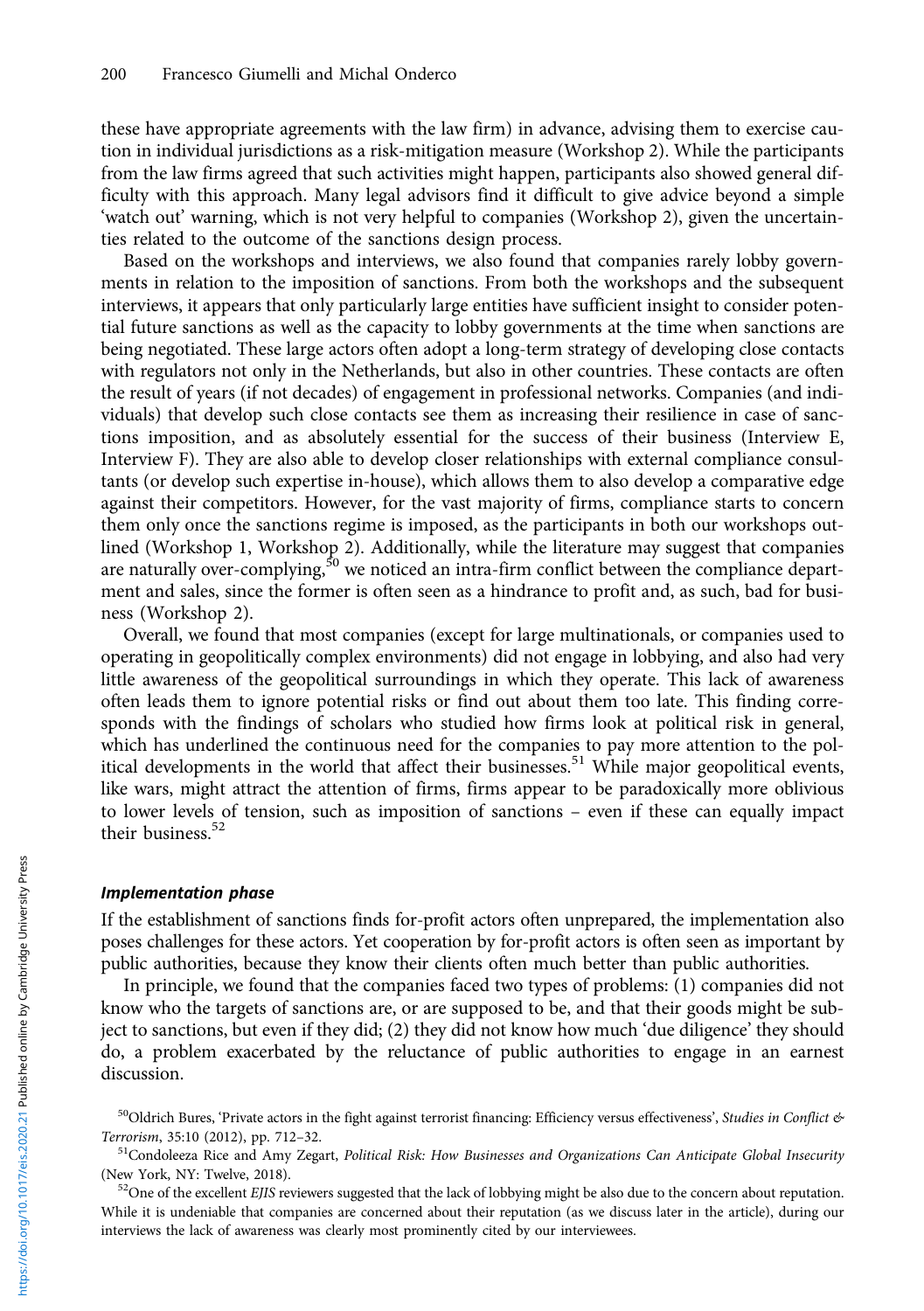Finding the targets: The participants in our workshops often talked about compliance with sanctions in connection to compliance with money-laundering regulations, terrorism financing, and corruption prevention.<sup>53</sup> In a way, private actors did not see much difference between sanctions compliance and other forms of regulation imposed on them by public authorities. The situation is particularly difficult when it comes to smaller businesses, including start-ups, as they are often unaware that their products might be subject to sanctions or export controls. One of our interviewees highlighted that the company he worked for (small enterprise) had no idea about which goods were sanctioned (Interview B). This unawareness also reflects the low awareness about the extent of sanctions regimes, and about the complex interdependent relationship. One of our workshop participants gave an example of a machinery producer that could not understand why it would not be able to be paid for an item exported to Iran, even though that piece had no use in nuclear or missile programs (Workshop 2).

Once made aware of a sanctions regime that impacts their business, companies either set up a compliance program or they apply their existing ones to the new cases of sanctions (see above) (Workshop 2). The shape and scope of such program often depends on the size of the company and the frequency of interactions with potentially sanctioned entities.

In both interviews and workshops, it transpired that smaller companies tend to have a manual system, whereas larger firms (or banks) tend to have large, automated, systems based on software. Based on both the workshops and interviews, private actors who do not use consultants or compliance software lament frequent changes in sanctions lists and the fact that the lists on the websites of the EU and the UN are often not up to date (for example, they do not reflect the results of legal challenges to listings) (Workshop 1, Workshop 2, Interview A). This feeling was encapsulated by interviewee B, who complained that 'sanctions would be easy, if the politicians did not change the lists all the time'.

To an extent, these problems are often mitigated by automation and software. Modern software provides companies with detailed information, including the network models of connections between entities. Software providers organise events on sanctions compliance, in which they both seek to attract new clients and showcase the satisfaction of existing clients – see, for example, the event organised by Acuity.<sup>54</sup> In another setting, Dutch observers also remarked that the compliance units of Dutch companies – including major banks, investment funds, and trusts – often face problems caused by the lack of expertise by their staff, which is caused by underinvestment in human capital.<sup>55</sup>

On their part, however, the private actors decry a similar lack of expertise on the part of the regulators. In particular, companies lamented that public authorities would not be able to promptly and specifically address their questions and needs (Interview E, Interview F). Firms explained this in two different ways. First, a lack of competence was certainly brought up; second, firms suggested that the institutional incentive for Dutch officials were such that they were discouraged to take risks and, therefore, the guidelines are often either restrictive or conservative.

Compliance, 19:1 (2019), pp. 24–31.

<sup>&</sup>lt;sup>53</sup>Sanctions consultants also offer services in one package together with export controls. See, for example, the sheets developed by FTI Consulting. FTI Consulting, 'Anti-Money Laundering, Sanctions & Anticorruption Solutions' (FTI Consulting, 2017), available at: [{https://](https://www.fticonsulting.com/~/media/Files/us-files/insights/brochure/anti-money-laundering-sanctions-corruption-solutions.pdf)www.fticonsulting.com/∼[/media/Files/us-files/insights/brochure/anti-money-laundering-sanc](https://www.fticonsulting.com/~/media/Files/us-files/insights/brochure/anti-money-laundering-sanctions-corruption-solutions.pdf)[tions-corruption-solutions.pdf](https://www.fticonsulting.com/~/media/Files/us-files/insights/brochure/anti-money-laundering-sanctions-corruption-solutions.pdf)} accessed 19 November 2020, or FENEX Training Fenex, 'Export Control, Dual-Use En Sancties Hoofddorp' (Fenex. De Nederlandse organisatie voor expeditie en logistiek, 2020), available at: [{https://www.](https://www.fenex.nl/export-control-dual-use-en-sancties-hoofddorp)

 $54$  Accuity, 'Sanctions Complexity: How to Combat with AI Techniques and Predictive Analysis' (2019), available at: [{https://accuity.com/event/sanctions-complexity-how-to-combat-with-ai-techniques-and-predictive-analysis/}](https://accuity.com/event/sanctions-complexity-how-to-combat-with-ai-techniques-and-predictive-analysis/) accessed 19 November 2020.<br><sup>55</sup>Geert Vermeulen, 'Banken Als Poortwachters van Het Financiële Stelsel: Werkt Dat Een Beetje?', *Tijdschrift Voor*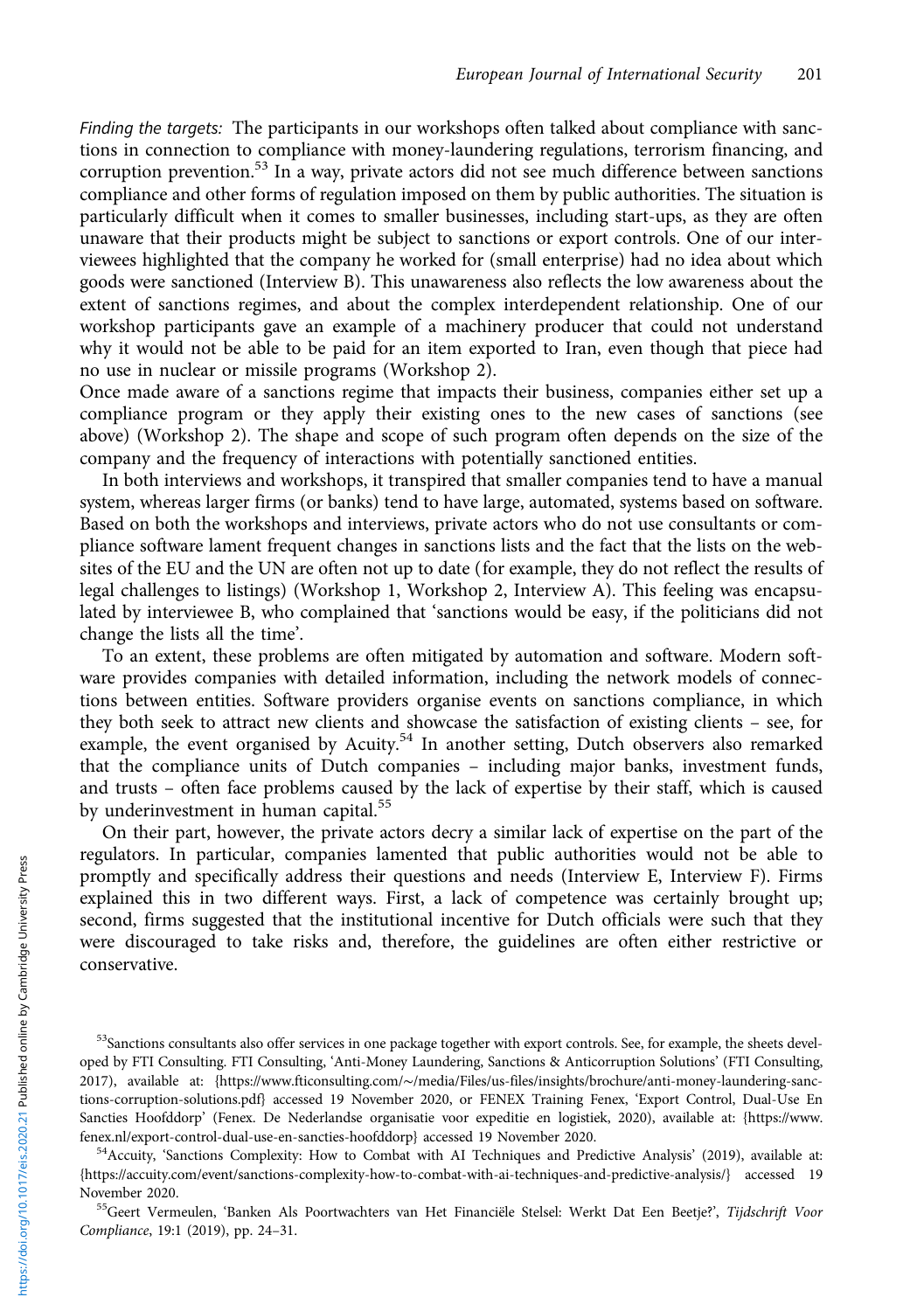Due diligence and communication with the authorities: The costs of software solutions are, based on the information gleaned in our workshops, manageable. However, doing business in some jurisdictions where tracing goods and transactions is complex creates problems for actors in two ways: firstly, because there is a grey zone in which rules are unclear; and secondly because even if the rules are clear, it is not easy to ensure their implementation with 100 per cent certainty.

The first problem arises because the public authorities delegate risk assessment to the private companies. While in an ideal world, the for-profit actors could ask authorities about guidance in particular cases, companies are reluctant to do so. The public authorities are seen as too conservative, and prefer to err on the side of the caution. At the same time, the companies are hesitant to reveal their identities in order not to reveal possible non-compliance. While the US authorities are willing to answer questions on the 'no name basis' (meaning that only a very general query is submitted to OFAC through a counsel, without naming the company in question), the situation is more complicated when it comes to the national and European regulations (and regulators) (Workshop 2). However, there are consulting companies that offer the opportunities of mediating between companies and authorities.<sup>56</sup> In August 2019, the European Commission published a non-binding guideline on internal compliance programs,<sup>57</sup> but private actors in our interviews still highlighted what they saw as an uncertain situation (Interview E, Interview F). Based on our interviews, it appears that many businesses find guidance from compliance consultants, but also sector organisations and lobbies, which supply information to their members. The cooperation with the public sector does not necessarily benefit the private sector only: in an unrelated setting of terrorism financing regulation, a simple pilot of exchange of information between banks and public prosecutor led to three hundred 'hits'.<sup>58</sup>

The second problem arises from complicated supply chains for numerous products, as well as from unclear arrangements in foreign jurisdictions. Numerous smaller actors working in sensitive environments (particularly countries with large/institutionalised terrorist structures) are having a hard time identifying sanctioned actors. To quote one of the participants in our December 2018 workshop, 'if you sell to a company in Latin America, how can you know it is not a Hezbollah front?' (Workshop 2).

In the face of such uncertainty, companies choose from one of the three solutions: they either shift the burden contractually, spend even more money on compliance by using boutique consulting services and comprehensive data and software (see, for example, Accuity's software offer),<sup>59</sup> or de-risk by withdrawing.

The first strategy used by companies to mitigate the risk (or to avoid their goods ending up in a sanctioned country) is to contractually shift the responsibility for compliance to intermediaries. Participants agreed that intermediaries who refuse to accept such a responsibility are a 'red light', however, exporters often do not even know where some of their items end up, because they can pass through a number of jurisdictions before ending up in a sanctioned country. However, participants in workshops as well as interviewees highlighted that authorities nevertheless often try to act against the intermediaries. Private companies see this as unfair and a result of the impossibility to act against the sanctions violators in third countries, especially in countries with

<sup>&</sup>lt;sup>56</sup>FTI Consulting, 'Anti-Money Laundering, Sanctions & Anticorruption Solutions'.<br><sup>57</sup>European Union, 'Commission Recommendation (EU) 2019/1318 of 30 July 2019 on Internal Compliance Programmes for Dual-Use Trade Controls under Council Regulation (EC) No 428/2009' (Brussels: European Commission, 2019), available

at: {[https://eur-lex.europa.eu/legal-content/EN/TXT/?uri=CELEX%3A32019H1318}](https://eur-lex.europa.eu/legal-content/EN/TXT/?uri=CELEX%3A32019H1318) accessed 19 November 2020.<br><sup>58</sup>Dennis Mijnheer, 'Publiek-private samenwerkingen bij de bestrijding terrorismefinanciering', Tijdschrift Voor Compliance, 19:1 (2019), pp. 5–11.<br><sup>59</sup>Accuity, 'Sanctions, PEP, and Screening Data' (2019), available at: {[https://accuity.com/what-we-do/sanctions-screening-](https://accuity.com/what-we-do/sanctions-screening-pep-data/?intcmp=full-footer-what-we-do-sanctions-screening-pep-data)

[pep-data/?intcmp=full-footer-what-we-do-sanctions-screening-pep-data](https://accuity.com/what-we-do/sanctions-screening-pep-data/?intcmp=full-footer-what-we-do-sanctions-screening-pep-data)} accessed 19 November 2020; Accuity, 'Firco Online Compliance: The Comprehensive Online Solution that Delivers KYC Screening Results You Can Rely On' (2019), available at: {[https://accuity.com/product/online-compliance/?intcmp=summary-product-online-compliance}](https://accuity.com/product/online-compliance/?intcmp=summary-product-online-compliance) accessed 19 November 2020; FTI Consulting, 'Anti-Money Laundering, Sanctions & Anticorruption Solutions'.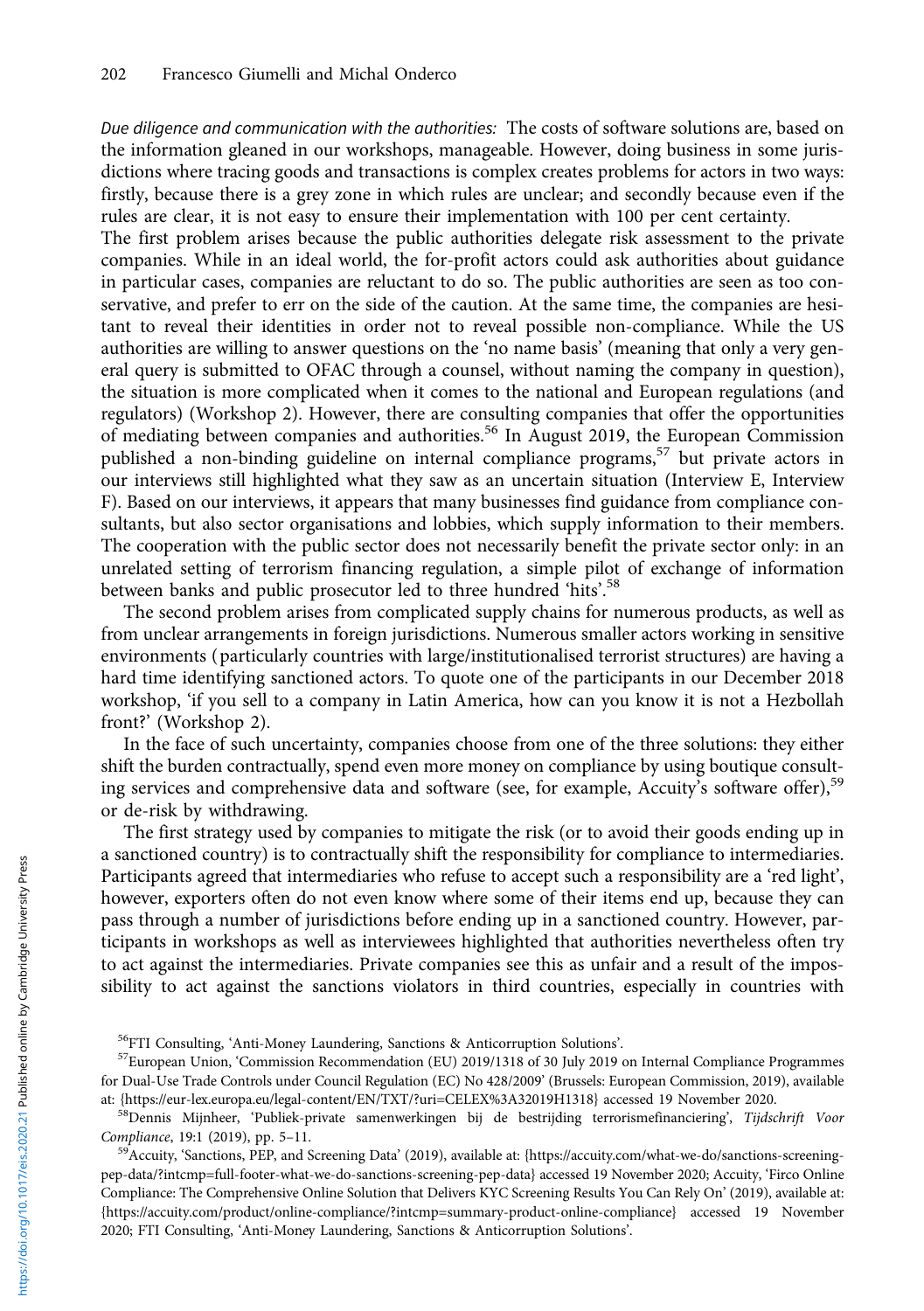problems with law enforcement. At the same time, the companies see this as a disadvantage, compared to their competitors in other countries (this view was expressed to us by a number of companies, but also some officials), as authorities in other countries are often more relaxed with sanctions enforcement.

The second strategy that companies use to ensure compliance is by resorting to the boutique, specialist consultants, and some of the largest companies are even able to send their own employees to the destination countries to ensure compliance. Consultants are also available not only to provide advice, but also to train staff in compliance-related matters.<sup>60</sup>

Some branch organisations, such as Fenex for the transport and logistics industry, offer workshops, training, and advice to the members of the branch organisations (Interview F).<sup>61</sup> Especially our interviewees from the agricultural business highlighted the role of branch organisations as their point of contact and a source of expertise (Interview C and D). But this option is unavailable to smaller companies, as revealed during our workshops and in the interviews (Workshop 2, Interview A), and they often end up directly choosing for withdrawal by abandoning a particular partner or even a country. This specialised knowledge then becomes a competitive advantage for the larger companies, since they can provide better services to customers compared to smaller companies with less expertise, knowledge, and professional networks (Interview E and F).

The third strategy is de-risking by withdrawal in line with the findings from other research.<sup>62</sup> Withdrawal is a strategy used by companies when the cost of compliance is too high compared to the potential profit, or if the cost of compliance is too high for the size of the firm. It is important to note that the cost of compliance includes not only the legal costs, but also potential reputational damage resulting from carrying out perfectly legal deals done in countries that had been criticised for dubious practices. As one of the participants put it, 'there's zero risk appetite' among the private companies.<sup>63</sup> The likelihood of de-risking is therefore proportional to the risk related to a particular jurisdiction and to the size of the company. One of our interviewees told us about a Dutch cargo company that withdrew completely from a fairly lucrative market because while they were unable to ascertain which goods should not be transported to the given jurisdiction, they could not get a guarantee from the regulators that their program would be compliant (Interview E). Another interviewee mentioned that a bank stopped providing his company with services for the business in a country where EU targeted sanctions are in place, which the interviewee attributed to the small size of the interviewee's company (Interview B).

De-risking by for-profit actors might have consequences for other actors too, as it makes it often impossible to conduct even legitimate business in such countries. For example, difficulties exist in supplying humanitarian goods, even though these are not on any of the export control or sanctions lists. Banks are highly reluctant to authorise transactions to problematic jurisdictions. While for private companies, this is an economic problem, for humanitarian organisations and NGOs this poses a much more fundamental threat. Humanitarian organisations often feel that overcompliance is unconscionable (because it would mean denying aid to those who need it most), but they lack the resources for proper compliance (and often do not understand how someone would want to hinder them in the first place). Compliance also sometimes goes against

acterised as criminal felonies and hence more heavily punished. See Annechien Daalderop, 'Straf- En Bestuursrechtelijke Aansprakelijkheid van Poortwachters', Tijdschrift Voor Compliance, 19:1 (2019), pp. 45–51.

<sup>&</sup>lt;sup>60</sup>Accuity, 'Firco Online Compliance'; FTI Consulting, 'Anti-Money Laundering, Sanctions & Anticorruption Solutions'.<br><sup>61</sup>Fenex, 'Control, Dual-Use En Sancties Hoofddorp'.<br><sup>62</sup>Justine Walker, 'Humanitarian Impact of Syri

of Syria (United Nations (UN) Economic & Social Commission for Western Asia (ESCWA) (2016), available at: [{http://www.](http://www.antikrieg.eu/aktuell/un_study_syria.pdf) [antikrieg.eu/aktuell/un\\_study\\_syria.pdf](http://www.antikrieg.eu/aktuell/un_study_syria.pdf)} accessed 19 November 2020; Bures and Carrapico, Security Privatization; Biersteker, Eckert, and Tourinho, Understanding United Nations Targeted Sanctions; Larissa van den Herik (ed.), Research Handbook on UN Sanctions and International Law (Cheltenham, UK: Edward Elgar Publishing, 2017).<br><sup>63</sup>What might further exacerbate the risk perception among the companies is that violation of sanction violations are char-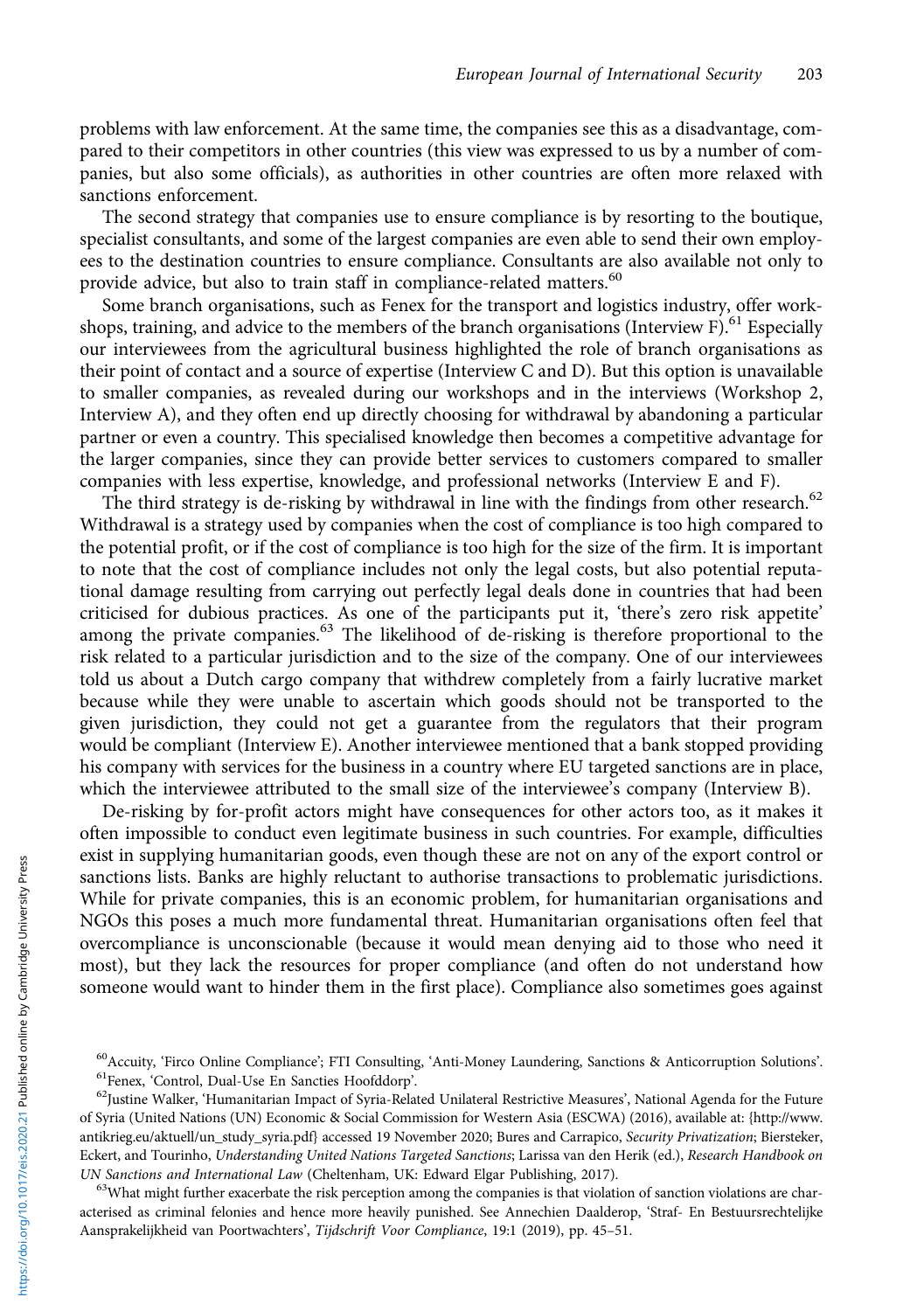the spirit of their action (for example, they are reluctant to share the list of beneficiaries in order to protect their field staff).

The elephant in the room is, however, the role of US authorities in enforcing US regulations on all for-profit actors. Dutch actors are very exposed to either the use of US dollars or to financial institutions that use dollars on a regular basis. This means, in practice, that Dutch companies could incur financial consequences even if they themselves do not use US dollars to carry out any transactions because it would be financial institutions working with them that would act in compliance with US laws. While for-profit firms talk to Dutch and EU authorities whenever necessary, the real concern comes from the oversight exercised by the Office of Foreign Assets Control.

# **Discussion**

The central contribution of this research is to directly engage with the role of private actors in the implementation of international sanctions. The study on the implementation of sanctions by Dutch firms enables us to contribute to a number of debates that are relevant to international relations, not only those highlighted above – that is, the reasons that explain why states rely on non-state actors to deliver public goods and the agency of non-state actors in public policy decision-making – but also at large, such as the nature of the international system and the concept of security.

We highlighted above the three reasons – functionalist, political/instrumentalist, and ideationist – for which states rely on private actors for the provision of public goods. Certainly our research provides confirmation for the functionalist hypotheses. Indeed, state authorities would be fine in carrying out the function by themselves, but have neither the resources nor the knowledge to do so. Therefore, the reliance on non-state actors is driven by the need to enhance the provision of security as a public good rather than the desire to shift political responsibility (political/instrumentalist) or by a specific idea of how a state should function (ideationist). This latter hypothesis can be understood, at best, as a permissive condition rather than a cause.

This premise opens the other theme we had identified above, namely the agency that non-state actors have in affecting the outcome of decisions made by public authorities. In general, our analysis suggests that non-state actors have a rather wide degree of agency, but there is a high degree of divergence on how they make use of it and we have looked at their role in the different phases of the policy cycle to explore it. One of the most common assumptions in studying non-state actors is that firms and companies are motivated by the sole intent to make profit. With the exception of the literature on Corporate Social Responsibility (CSR), which holds that for-profit actors can also embark on non-profit making activities, <sup>64</sup> it is expected that for-profit actors are inclined to maximise profits under any circumstances. Consequently, for-profit actors would engage with public authorities whenever it would contribute to the maximisation of their profits.<sup>65</sup>

Contrary to our expectations, we found the private actors, by-and-large, absent from the designing phase of sanctions, before the sanctions are implemented. While it is possible that there are a few exceptions (especially in the case of particularly large actors), these were very few. Given that the imposition of sanctions creates costs for private companies, we find the absence of private actors from the policy process prior to the imposition of sanctions surprising.

From the utility maximising perspective, there are three possible explanations for this. First, there is a collective action problem as companies would wait for others to lobby against sanctions,

<sup>&</sup>lt;sup>64</sup>Daniel Vogel, 'The private regulation of global corporate conduct: Achievements and limitations', Business & Society, 49:1 (2010), pp. 68–87; Archie B. Carrol, 'Corporate social responsibility: Evolution of a definitional construct', Business & Society, 38:3 (2019), pp. 268–95. 65Jonathan Kirshner, Appeasing Bankers: Financial Caution on the Road to War (Princeton, NJ: Princeton University

Press, 2007); Kevin Narizny, The Political Economy of Grand Strategy (Ithaca, NY: Cornell University Press, 2007); Patryck J. McDonald, The Invisible Hand of Peace: Capitalism, the War Machine, and International Relations Theory (New York, NY: Cambridge University Press, 2009).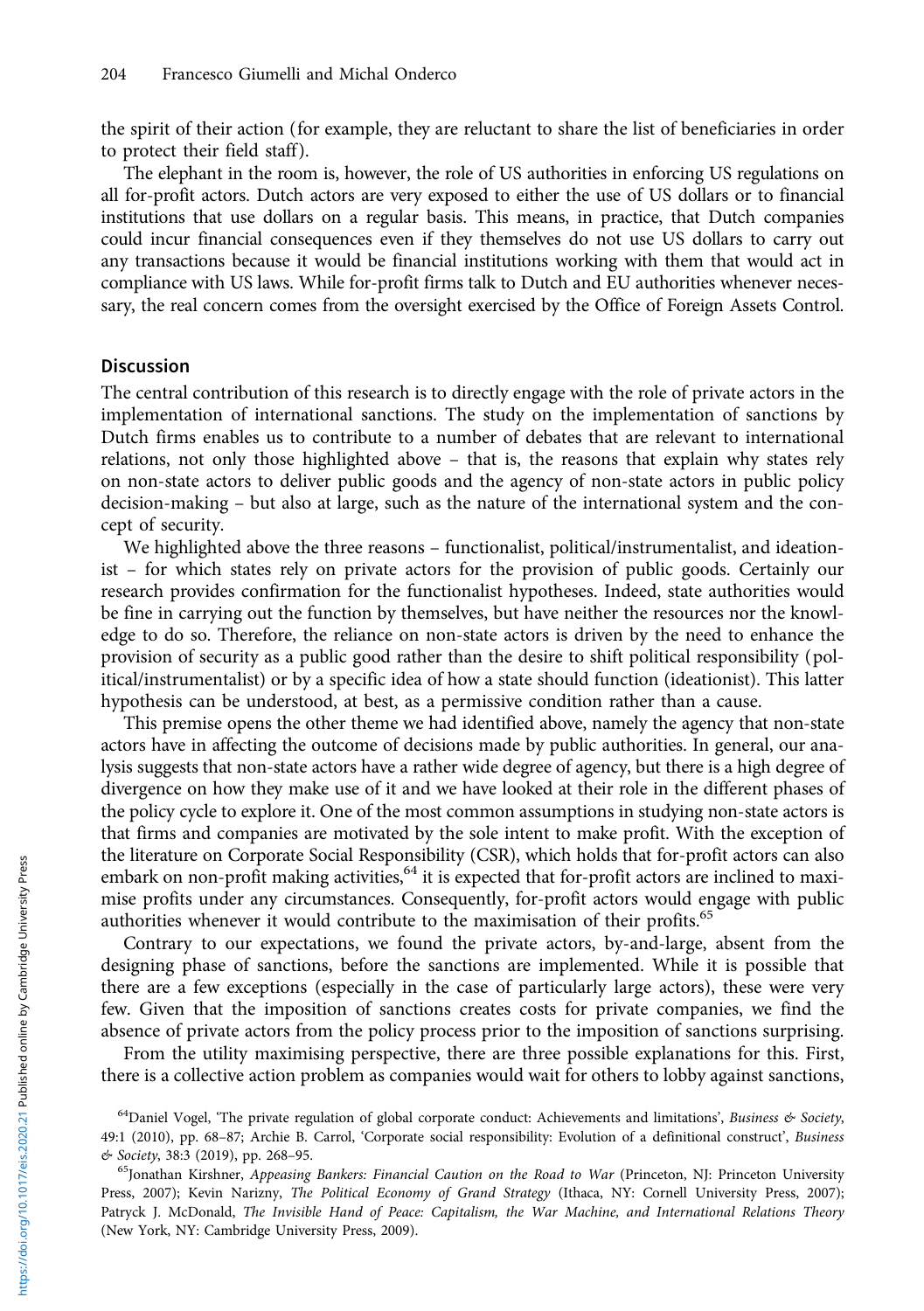so they could trade without paying the costs of lobbying. This would also explain the rising role for branch organisations in sanctions, compliance, and export control. Second, there are reputational concerns in lobbying against sanctions that could be imposed for national security concerns, such as the protection of borders, or normative values, such as human right violations. Third, there are differences across companies, so while some would lose by imposing sanctions, others might gain versus their competitors. This would explain why some companies would not lobby against sanctions as some would certainly gain out with a closer economy. From a normative angle, a fourth explanation would suggest that companies do not lobby because they follow a logic of appropriateness and, therefore, they accept the value judgement made by state authorities. Indeed, almost every interlocutor we spoke to highlighted that they saw sanctions as 'political', which we interpret as meaning 'negotiated above our paygrade'. For these for-profit actors, the worlds of politics and business appear to be separated, and sanctions clearly in the realm of politics, which would explain why companies do not lobby. The exception confirming the rule in this case would be the one of large for-profit actors who did become involved in the pre-imposition phase thanks to the close relationship they have with the regulators. On the one hand, this close relationship allowed them to develop a competitive edge over their competitors, but on the other, this close relationship is justified by the fact that large for-profit actors often share their fate with the regulators and, as such, they are already providers of public goods.

This finding also provides further empirical confirmation for the Corporate Security Responsibility (CSR) concept.<sup>66</sup> Accordingly, a strict separation of roles between states dealing with security matters and for-profit actors dealing with low politics is unable to capture the role that certain firms have been fulfilling also in *high politics* matters.<sup>67</sup> In fact, companies have gradually acquired crucial functions in the provision of security, such as in the case of PMSCs and in the protection of critical infrastructure. Coherently, this research brings further empirical evidence to the fact that firms and for-profit actors are increasingly, although often unwillingly, acquiring a central role in the state-led provision of security. Firms and, more in general, while pursuing private gains, for-profit actors are also key players in assessing risks and determining the outcome of security processes when implementing sanctions regulations.

Pareto optimal equilibria are rare events in public policy analysis,<sup>68</sup> therefore the implementation of sanctions regulations create different incentives for companies. For instance, the vast scholarship work on disaster capitalism confirms that even the most dreadful events can create profit opportunities for certain actors, regardless of their profit or non-profit nature.<sup>69</sup> Indeed, our research has demonstrated that there is a sharp divide between large companies and smaller, niche companies. While the former can afford specialised consultants, software, and often extensive in-house expertise, most of the smaller companies are often either left to their own devices or rely on the advice by sector organisations and lobbies. Importantly, however, we see little lobbying by these interest groups for repealing sanctions, similar to the finding of David Lowery<sup>70</sup> who found that interest organisations might forego lobbying in order to attract members. These smaller enterprises often end up being the ones who find out about the applicability of sanctions to

pp. 29–54.

<sup>&</sup>lt;sup>66</sup>Klaus Dieter Wolf, Nicole Deitelhoff, and Stefan Engert, 'Corporate security responsibility: Towards a conceptual framework for a comparative research agenda', Cooperation and Conflict, 42:3 (2007), pp. 294-320; Nicole Deitelhoff and Klaus Dieter Wolf (eds), Corporate Security Responsibility? Corporate Governance Contributions to Peace and Security in Zones of Conflict (Basingstoke and New York: Palgrave Macmillan, 2010).<br><sup>67</sup>Oldrich Bures, 'Political corporate social responsibility: Including high politics?', *Journal of Business Ethics*, 129 (2015),

pp. 689–703.<br><sup>68</sup>Charles Cohen and Erid D. Werker, 'The political economy of "natural" disasters', *Journal of Conflict Resolution*, 52:6

<sup>(2008),</sup> pp. 795–819.<br><sup>69</sup>Antony Loewenstein, *Disaster Capitalism: Making a Killing out of Catastrophe* (London and New York: Verso Books,

<sup>2015);</sup> John C. Mutter, The Disaster Profiteers: How Natural Disasters Make the Rich Richer and the Poor Even Poorer (New York: St Martin's Press, 2015).<br><sup>70</sup>David Lowery, 'Why do organized interests lobby? A multi-goal, multi-context theory of lobbying', *Polity*, 39:1 (2007),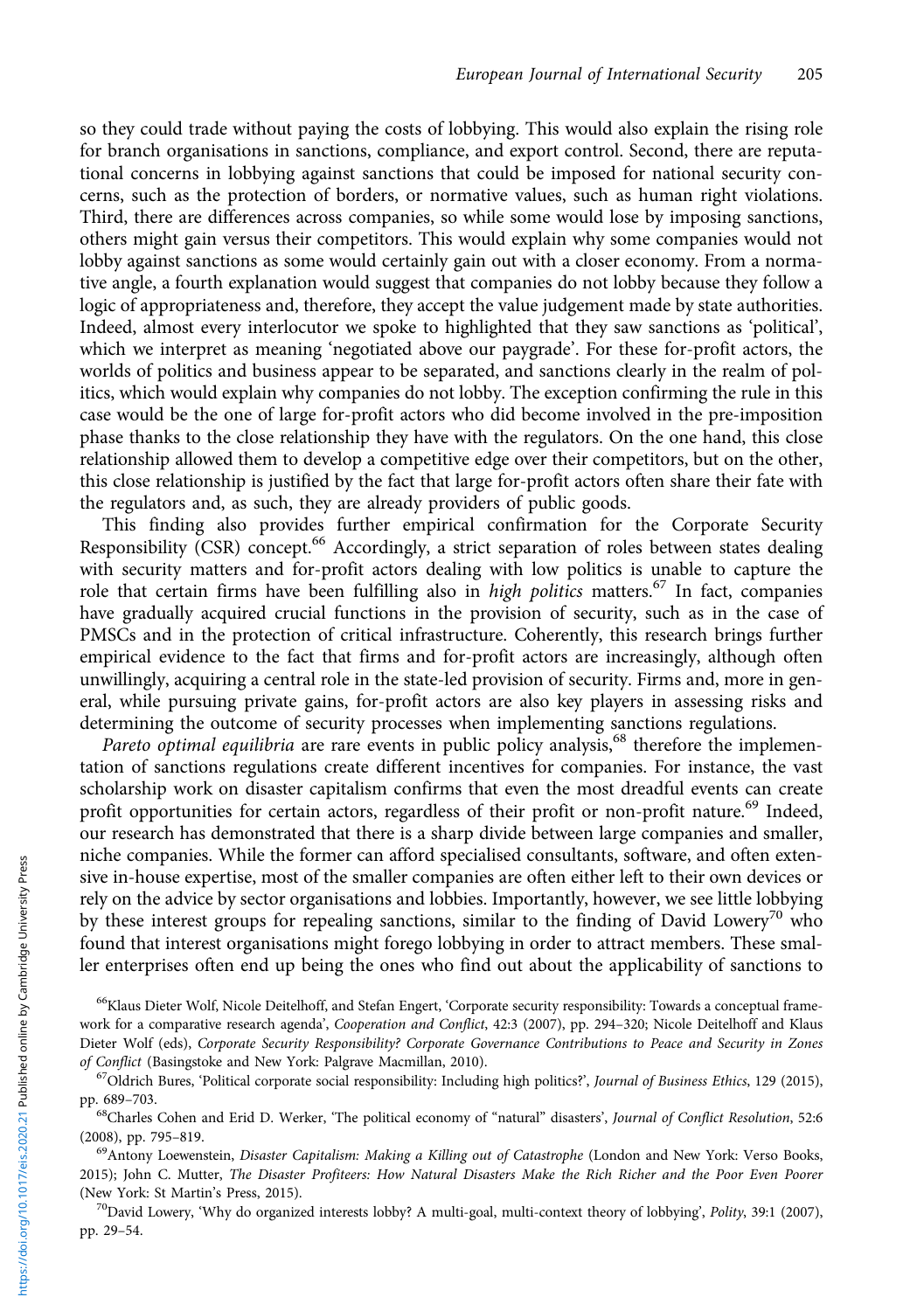their businesses at the moment when it is too late – when they are already involved in a problem or a dispute.

This holds true when it comes to implementing public regulations that can imply economic losses and are exposed to free riding behaviour. On the one hand, there are companies that decided to collaborate with public authorities in the provision of public goods and, on the other, there are those who decide to violate sanctions often driven by a profit-maximising strategy. Rather than being an emergence of private actors, we witness the split among for-profit actors between those who want to participate in the provision of public goods and those who do not want to. There are several companies that try hard to comply with public regulations and opt for de-risking in order not to incur violations. But the regulation of trade also creates higher returns, therefore there are companies that could take advantage of the situation by not asking public authorities any previous authorisation. It can be assumed that companies belonging to the former type are more likely to be willing to be interviewed, while the latter may have reservations, this is why our empirical sample is to be considered bias in nature. In sum, we argue that there is an emerging system of opposing alliances with states and some for-profit actors on one end, and the others on the other end of the continuum.

Our study provides insight into the evolving nature of the state in the international system. For instance, it offers evidence for those who hold that the growing complexity and interdependence of the international system have weakened the role of states, $7<sup>1</sup>$  which therefore need to extend their regulatory influence over companies in order to extract information from them that public authorities do not otherwise possess.<sup>72</sup> Indeed, states would not be able to effectively design and impose sanctions without the necessary information provided by for-profit actors, such as banks and shipping companies. $^{73}$ 

At the same time, the extension of the public reach over private actors can also speak to those who claim that the state is coming back to its centrality in the international system. This phenomenon has also been depicted as the expansion of the public realm.<sup>74</sup> Indeed, the dominant narrative of globalisation is that the market would be the main instrument to allocate resources across space. However, when it comes to sanctions, we see that certain states remain more influential than others.<sup>75</sup> For instance, the centrality of the US dollar in international markets grants the US administration a higher degree of influence and pervasiveness that is unmatched by any other state in the international system. The efforts to counterbalance the US influence by the European Union, among others, have been brushed aside by Dutch companies' representatives as futile, which confirms that the market is yet heavily influenced by the role played by the 'benevolent hegemon'. In a way, our study provides an empirical confirmation for international institutions to reflect a specific distribution of power among states.

Our article also speaks to the literature on the broadening of the concept of security.<sup>76</sup> While security traditionally refers to physical and direct threats to states, this research on the role of for-

(Princeton, NJ: Princeton University Press, 2011); Gary Teeple and Stephen McBride (eds), Relations of Global Power: Neoliberal Order and Disorder (Toronto, ON: University of Toronto Press, 2011).<br><sup>74</sup>Best and Gheciu, *The Return of the Public in Global Governance*.<br><sup>75</sup>Clyde W. Barrow, 'The return of the state: Globalization, state theo

27:2 (2005), pp. 123–45.<br><sup>76</sup>Michael C. Williams, 'Words, images, enemies: Securitization and international politics', *International Studies Quarterly*,

47:4 (2003), pp. 511–31; Thierry Balzacq (ed.), Securitization Theory: How Security Problems Emerge and Dissolve (Abingdon and New York, NY: Routledge, 2010); Barry Buzan, Ole Wæver, and Jaap de Wilde, Security: A New Framework for Analysis

 $^{71}$ Martin Shaw, 'The state of globalization: Towards a theory of state transformation', Review of International Political Economy, 4:3 (1997), pp. 497-513; Elemer Hankiss, 'Globalization and the end of the nation state?', World Futures, 53:2 (1999), pp. 135-47.

 $^{72}$ Jacqueline Best and Alexandra Gheciu, The Return of the Public in Global Governance (Cambridge: Cambridge University Press, 2014).<br><sup>73</sup>Tim Büthe and Walter Mattli (eds), *The New Global Rulers: The Privatization of Regulation in the World Economy*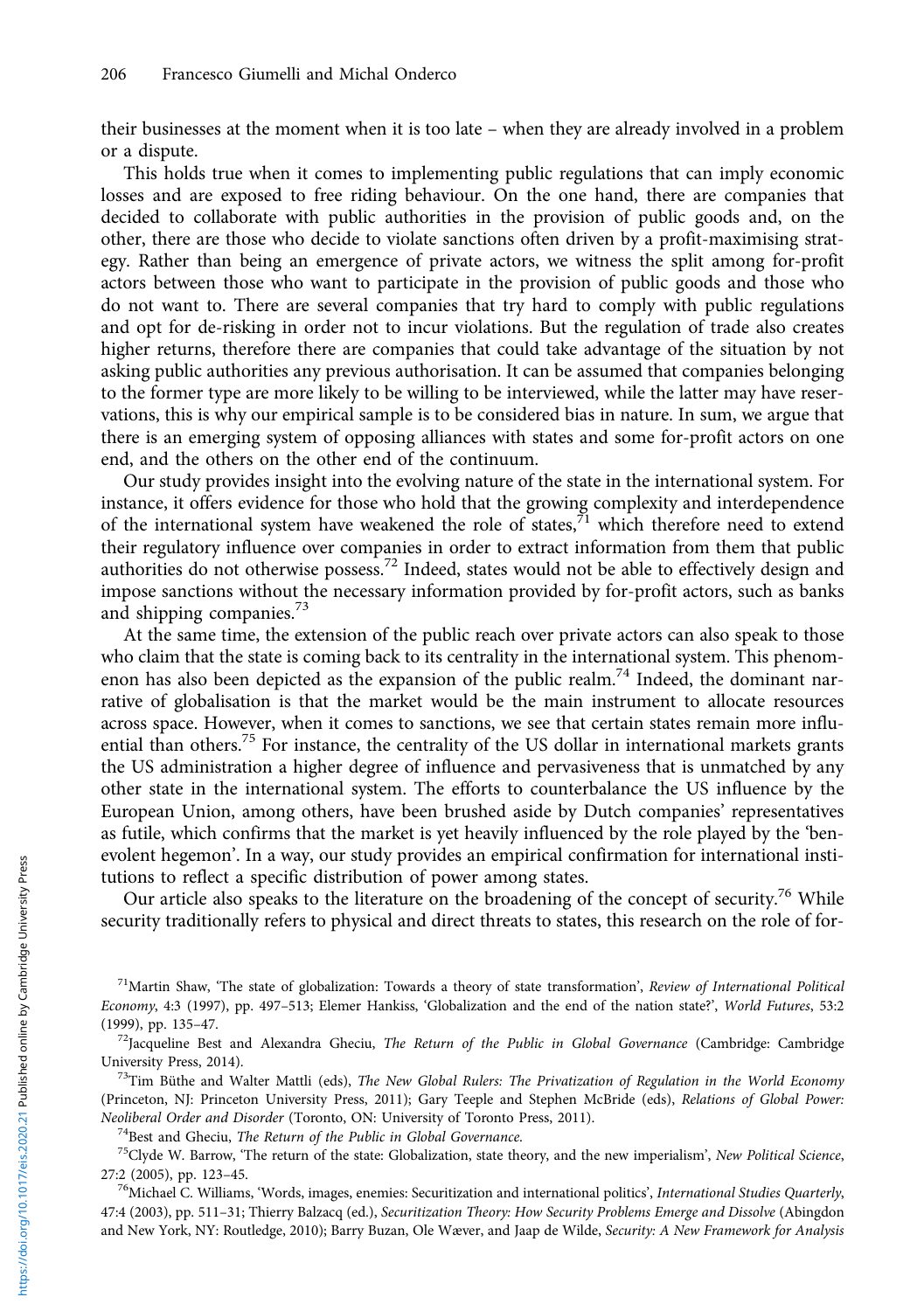profit actor in implementing sanctions suggests that any financial transaction or any trade agreement between any actors could constitute a security threat. In other words, if any transaction can constitute a violation of sanctions, even when indirectly related to them, then any transaction is a potential security threat. This means that the governance of security should be concerned with protecting a state from foreign invasions as well as 'everything else'. This understanding of security resembles the debate on critical infrastructures where the collapse of a given infrastructure – given it communications, banking, gasoline distribution and electricity provision, just to mention some – would have direct implications for the lifestyle of modern societies.<sup>77</sup>

Daniel Drezner's 2011 paper on targeted sanctions is titled 'Sanctions Sometimes Smart'. Our work on the implementation of sanctions by for-profit actors demonstrates that Drezner's article's title was prophetic. Our research therefore confirms that even if modern sanctions should, in theory, be 'tailored', they often end up comprehensive in practice. This is because the private actors, who are left to implement them, often find the rules too byzantine to interpret and enforce, and therefore choose de-risking over facing potential fines. Both in interviews and in the workshops we conducted, it became clear that for-profit actors considered the impositions of sanctions as unpredictable and their enforcement somewhat arbitrary. While a thorough discussion would fall outside the scope of this analysis, we argue that the central role of non-state actors in the designing and implementation of sanctions can have very direct and important implications on how we think and assess the effectiveness of sanctions.

# Conclusions

For-profit actors became crucial to explain the impact of targeted sanctions. Decisions made by firms and companies may alter the intention of the decisions made by public authorities. The role of for-profit actors, therefore, determines the outcome of public policy processes. While the literature limited its attention to the ways in which this occurs in the implementation of a public regulation, we broadened the scope of the question and investigated how for-profit actors behave before the imposition of sanctions with the aim to enhance the understanding of how they can influence the decision of resorting to sanctions.

The empirical analysis carried out in 2018 and 2019 with Dutch companies led us to two main findings. First, for-profit actors rarely lobby in favour of and/or against sanctions, which is considered a 'high' politics issue in the portfolio of states. Occasionally, only larger corporations have the resources and time to lobby about sanctions, but the general approach of firms is to be reactive rather than proactive in the sanctions realm. Second, the imposition of sanctions is seen as highly problematic for companies, which are more likely to disengage from risks of sanctions violations than investing resources on building up due diligence procedures that would be needed for the temporary existence of sanctions. In other words, de-risking is the main strategy for companies and this finding is coherent with the wider literature on the subject.

These findings from the empirical analysis of the Dutch case provide important contribution to ongoing debates in International Relations scholarship. Most directly, the case study contributes to the study of sanctions and their implementation by looking at firm-level interpretation, hitherto an overlooked aspect. However, it is also more broadly relevant beyond the study of sanctions. It particularly speaks to the literature on public-private relationships on how and under

<sup>(</sup>Boulder, CO: Lynne Rienner Publishers, 1998); Jef Huysman, 'Security! What do you mean?: From concept to thick signi-<br>fier', European Journal of International Relations, 4:2 (1998), pp. 226-55.

<sup>&</sup>lt;sup>77</sup>Eric Vugrin, Drake Warren, and Betty Biringer, Critical Infrastructure System Security and Resiliency (Boca Raton, London, and New York: CRC Press, 2013); Matthew Jude Egan, 'Anticipating future vulnerability: Defining characteristics of increasingly critical infrastructure-like systems', Journal of Contingencies and Crisis Management, 15:1 (2007), pp. 4–17; Elsa Lee, Homeland Security and Private Sector Business: Corporations' Role in Critical Infrastructure Protection (New York: CRC Press, 2009).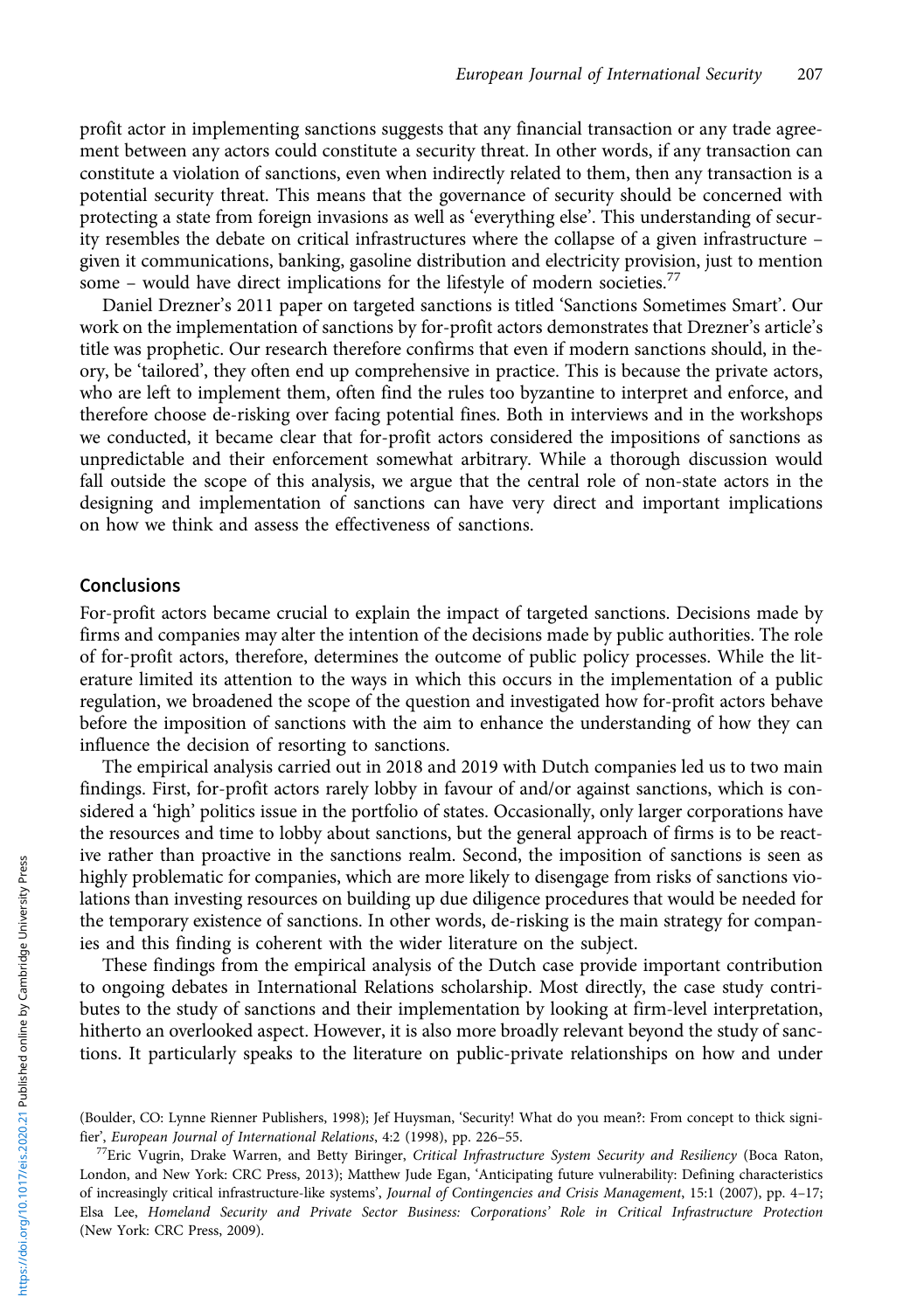what conditions state authorities involve private actors in the provision of public goods. The literature is also relevant for the study of how the private sector engages the public sector.

Certainly, the generalisability of this study is limited. The empirical evidence is, by nature, biased by the fact that non-compliant firms/companies as well as behind-closed-door lobbying activities will not be reported. We are well aware that certain empirical evidence is not to appear in interviews. However, this study opened avenues for new research on the role of private actors and sanctions.

First, it emphasised that for-profit actors can lobby for high politics as well and that this should be further investigated. While there has been attention to lobbying in areas normally defined as low politics, high politics such as war and sanctions certainly deserve more attention. At the same time, future research should consider why so many businesses and companies consider sanctions policy to be beyond their reach, and do not engage in lobbying in this field.

Secondly, while our article has looked into differences between smaller and larger firms, due to the exploratory nature of the research we were not able to analyse other potential sources of variation in depth. Future studies should look into other possible sources of variation, such as the field or nature of firms. It is not unreasonable to expect that firms in different fields behave differently under sanctions. Researchers might unpack this relationship more systematically.

Second, the engagement with companies and public regulators contributed to generate a platform for discussion on shared problems. This approach has been used in other fields, but it represents an innovation in the study of sanctions and, more broadly, on the study of how private and public actors interact. Further explorations beyond the Dutch case would serve the purpose of comparing how different systems may be characterised by different practices.

Finally, further studies are absolutely necessary on the implementation of sanctions by forprofit actors across the European Union. The uneven implementation across the EU was raised several times during the workshop and the interviews, which highlights that divergent systems could exist in the 28 member states. This study was only the first of many relevant contributions that could enhance our understanding of sanctions and their implementation and our understanding of the role of for-profit actors in the provision of security as a public good.

Acknowledgements. The authors thank the participants in the workshops and the interviewees for sharing their insights and experiences. We would like to thank Eugenio Cusumano and Lukas Linsi as well as the editor and the three reviewers for their feedback. All remaining errors are our own. Deborah Bakker provided invaluable research assistance. Madeline Zutt proofread the manuscript with much care. The Independent Social Research Foundation generously funded the research underpinning this article. Michal Onderco thankfully acknowledges support from the Charles University Research Centre program UNCE/ HUM/028 (Peace Research Center Prague/Faculty of Social Sciences).

Francesco Giumelli is Associate Professor of International Relations and International Organization at the University of Groningen (The Netherlands). His research focus on international security and international political economy, with particular focus on targeted sanctions and illicit trade.

Michal Onderco is Associate Professor of International Relations at Erasmus University Rotterdam (The Netherlands). His research focuses on international security, with particular focus on domestic aspects of foreign policy and on nuclear proliferation.

# Appendix

## List of interviews and workshops

Workshop 1: 'Private Actors and Sanctions', organised at Erasmus University Rotterdam in June 2018 (organised under Chatham House rules).

Workshop 2: 'Private Actors and Sanctions' organised at Erasmus University Rotterdam in December 2018 (organised under Chatham House rules).

Interview A: Interview with a representative of a small company, July 2019.

Interview B: Interview with a representative of a small engineering company, July 2019.

Interview C: Interview with a representative of an agricultural business, August 2019.